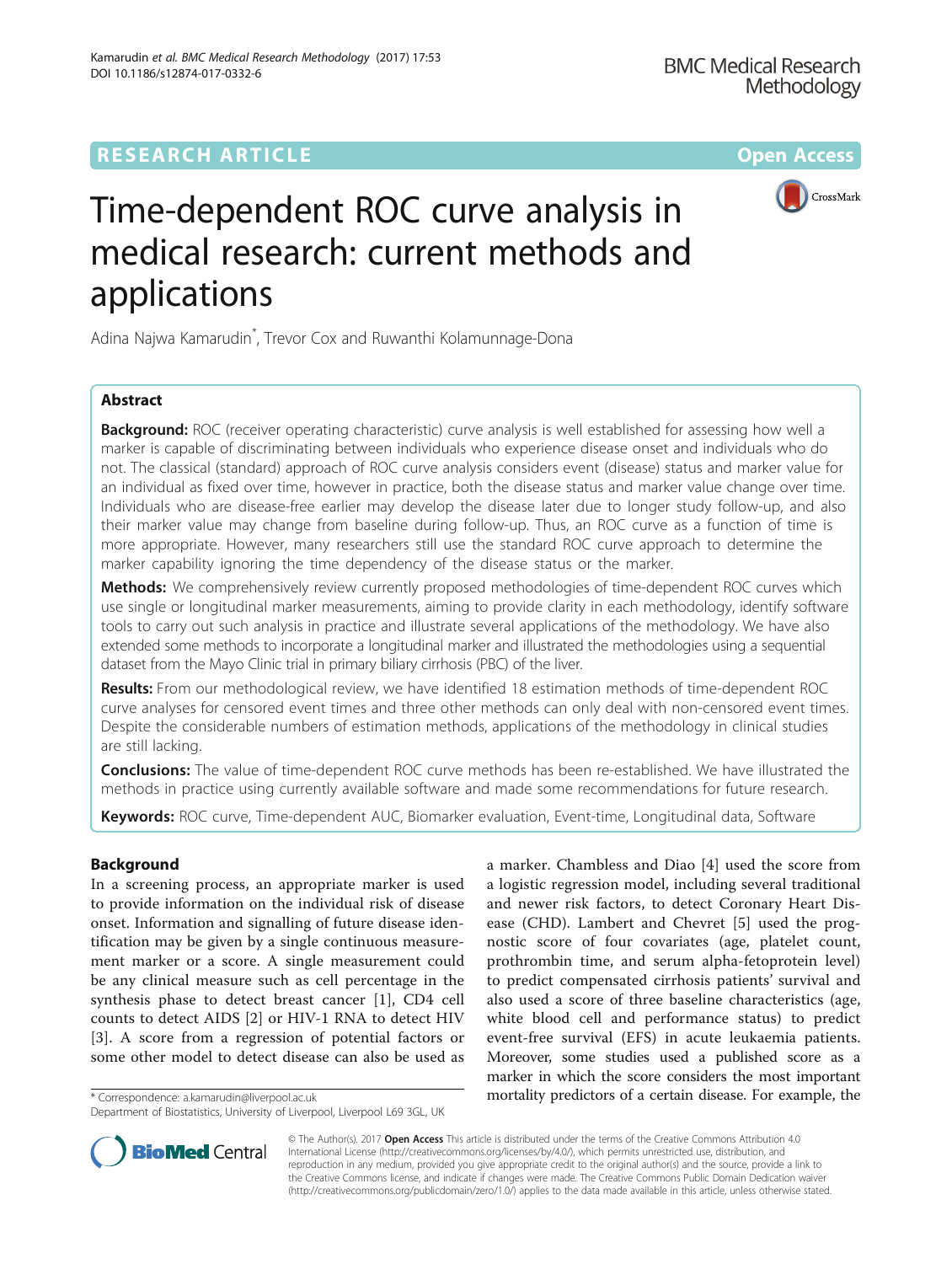Framingham risk score is used for cardiovascular patients [[6\]](#page-17-0) and the Karnofsky score is used for lung cancer patients [\[7](#page-17-0)].

The decision from a diagnostic test is often based on whether the marker value exceeds a threshold value, in which case the diagnosis for the individual is "diseased" and "non-diseased" otherwise. There is a possibility that the diagnostic test gives a positive result for a non-diseased individual or a negative result for a diseased individual. The sensitivity is defined as the probability of a diseased individual being predicted as having the disease (true-positive) and the specificity as the probability of a non-diseased individual being predicted as not having the disease (true-negative). These probabilities change as the threshold value for the marker changes and the value or range of threshold values chosen depends on the trade-off that is acceptable between failing to detect disease and falsely identifying disease with the test [[8\]](#page-17-0). In relation to this, the receiver operating characteristic (ROC) curve is a tool that simply describes the range of trade-offs achieved by a diagnostic test. ROC curve analysis is extensively used in biomedical studies for evaluating the diagnostic accuracy of a continuous marker. It is a graphical display which plots sensitivity estimates (probability of a true positive) against one minus specificity (probability of a false positive) of a marker for all possible threshold values. The performance of a marker is evaluated by the area under the ROC curve (AUC) in which a higher AUC value indicates a better marker performance. The AUC is also equal to the probability of a diseased individual having a higher marker value than a healthy individual [[8\]](#page-17-0). It is usually assumed that a higher marker value is more indicative of disease [\[8](#page-17-0), [9](#page-17-0)] and we assume this for the rest of this article.

Recent research has incorporated time dependency in the sensitivity and specificity in disease (event) time data for individuals instead of using the standard ROC curve approach. Such methods are proven more effective; however, these methods are still under-used in medical research. Once the time-dependent setting has been applied, the disease status is observed at each time point which yields different values of sensitivity and specificity throughout the study.

Let  $T_i$  denote the time of disease onset and  $X_i$  is a marker value (usually the value at baseline) for individual *i*, (*i* = 1, ..., *n*). Define the observed event time,  $Z_i = min(T_i)$  $C_i$ ), where  $C_i$  is a censoring time, and let  $\delta_i$  be the censoring indicator taking value 1 if an event (disease) occurs and 0 otherwise. Let  $D_i(t)$  be the disease status at time  $t$ , taking values 1 or 0. Hereafter, we will refer to  $X$  as a "marker", but  $X$  may also denote a risk score computed from a regression or some

other model, or a published score. For a given threshold  $c$ , the time-dependent sensitivity and specificity can defined respectively by

$$
Se(c, t) = P(Xi > c | Di(t) = 1) Sp(c, t) = P(Xi \le c | Di(t) = 0).
$$

Using the above definitions, we can define the corresponding ROC curve for any time  $t$  as  $ROC(t)$  which plots  $Se(c,t)$  against 1-Sp(c,t) for thresholds c and timedependent AUC is defined by

$$
AUC(t) = \int_{-\infty}^{\infty} Se(c, t)d[1 - Sp(c, t)]
$$

with  $[1-Sp(c,t)] = \frac{\partial [1-Sp(c,t)]}{\partial c} dc.$ <br>The AUC is equal to the i

The AUC is equal to the probability that the diagnostic test results from a randomly selected pair of diseased and non-diseased individuals are correctly ordered [\[10](#page-18-0), [11](#page-18-0)].

Heagerty and Zheng [\[12](#page-18-0)] proposed three different definitions for estimating the above time-dependent sensitivity and specificity for censored event-times, namely (1) cumulative/dynamic (C/D), (2) incident/dynamic (I/D) and (3) incident/static (I/S) and these are explained by referring to the illustrations in Fig. [1\(a\)](#page-2-0) [and \(b\)](#page-2-0) below. Figure [1\(a\) and \(b\)](#page-2-0) illustrate the cases and controls that contribute to the three definitions of sensitivity and specificity (C/D and I/D with the baseline marker, and I/S with both the baseline and longitudinal markers), with closed circles indicate individuals who had an event, open circles indicate individuals who had censored event-times.

# Cumulative sensitivity and dynamic specificity (C/D)

At each time point  $t$ , each individual is classified as a case or control. A case is defined as any individual experiencing the event between baseline  $t = 0$  and time  $t$  (individual A, B or E in Fig. [1a\)](#page-2-0) and a control as an individual remaining event-free at time  $t$  (individual C, D or E in Fig. [1a\)](#page-2-0). The cases and controls are changing over time and each individual may play the role of control at the earlier time (when the event time is greater than the target time, i.e.  $T_i > t$ ) but then contributes as a case for later times (when the event time is less than or equal to the target time, i.e.  $T_i \leq t$ ).

The cumulative sensitivity is the probability that an individual has a marker value greater than  $c$  among the individuals who experienced the event before **time t** (individual A or B in Fig. [1a\)](#page-2-0), and the dynamic specificity is the probability that an individual has a marker value less than or equal to  $c$  among those event-free individuals **beyond time**  $t$  (individual D or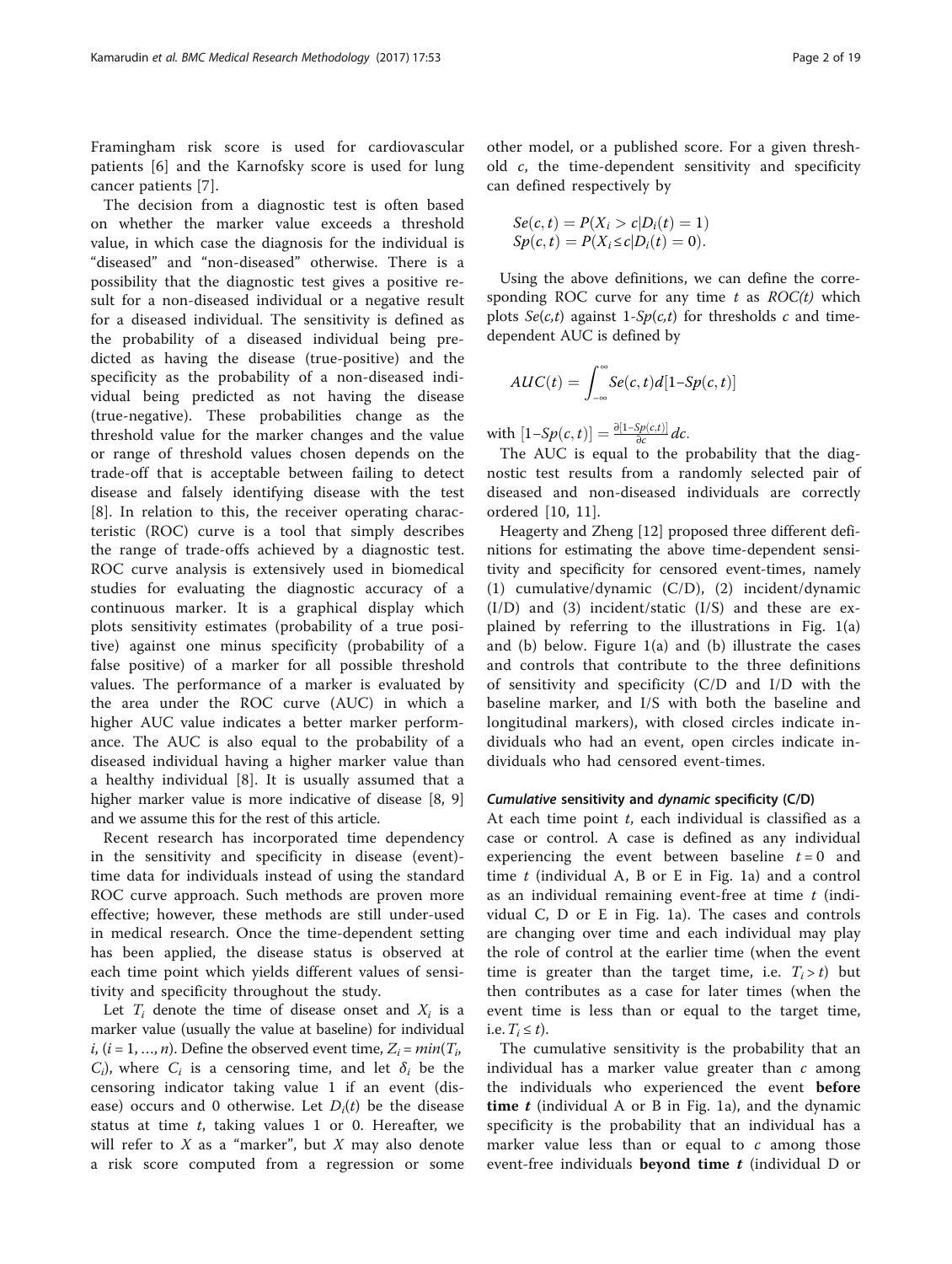<span id="page-2-0"></span>

F in Fig. 1a). Thus the sensitivity and specificity at time t and the resulting  $AUC(t)$  can be defined as

$$
SeC(c, t) = P(Xi > c | Ti \le t)
$$
  
\n
$$
SpD(c, t) = P(Xi \le c | Ti > t)
$$
  
\n
$$
AUCC,D(t) = P(Xi > Xj | Ti \le t, Tj > t), i \ne j.
$$

It is more appropriate to apply the C/D definitions when there is a specific time of interest that is used to discriminate between individuals experiencing the event and those event-free prior to the specific time. This type of discrimination has more clinical relevance than the other definitions (I/D and I/S) and hence C/D definition has commonly been used by clinical applications [[5,](#page-17-0) [13\]](#page-18-0). However, since some individuals may contribute as controls at an earlier time and then contribute as cases later, this definition uses redundant information in separating cases and controls [[5](#page-17-0)].

# Incident sensitivity and dynamic specificity (I/D)

A case for I/D definition is defined as an individual with an event at time  $t$  (individual A in Fig. 1a) while the control is an event-free individual at time  $t$ . (individual C, D or F in Fig. 1a). In this definition, there are individuals neither a control nor case (when the event time is less than the target time, i.e.  $T_i < t$ , individual B or E in Fig. 1a). Each individual who had an event may play the role of control at the earlier time (when the event time is greater than target time, i.e.  $T<sub>i</sub> > t$ ) but then contributes as a case at the later incident time (when the event time is the same as the target time, i.e.  $T_i = t$ ).

The incident sensitivity is the probability that an individual has a marker value greater than  $c$  among the individuals who experience the event **at time**  $t$  (individual A in Fig. 1a) and the dynamic specificity is the probability that an individual has a marker value less than or equal to  $c$  among the individuals that remain event-free at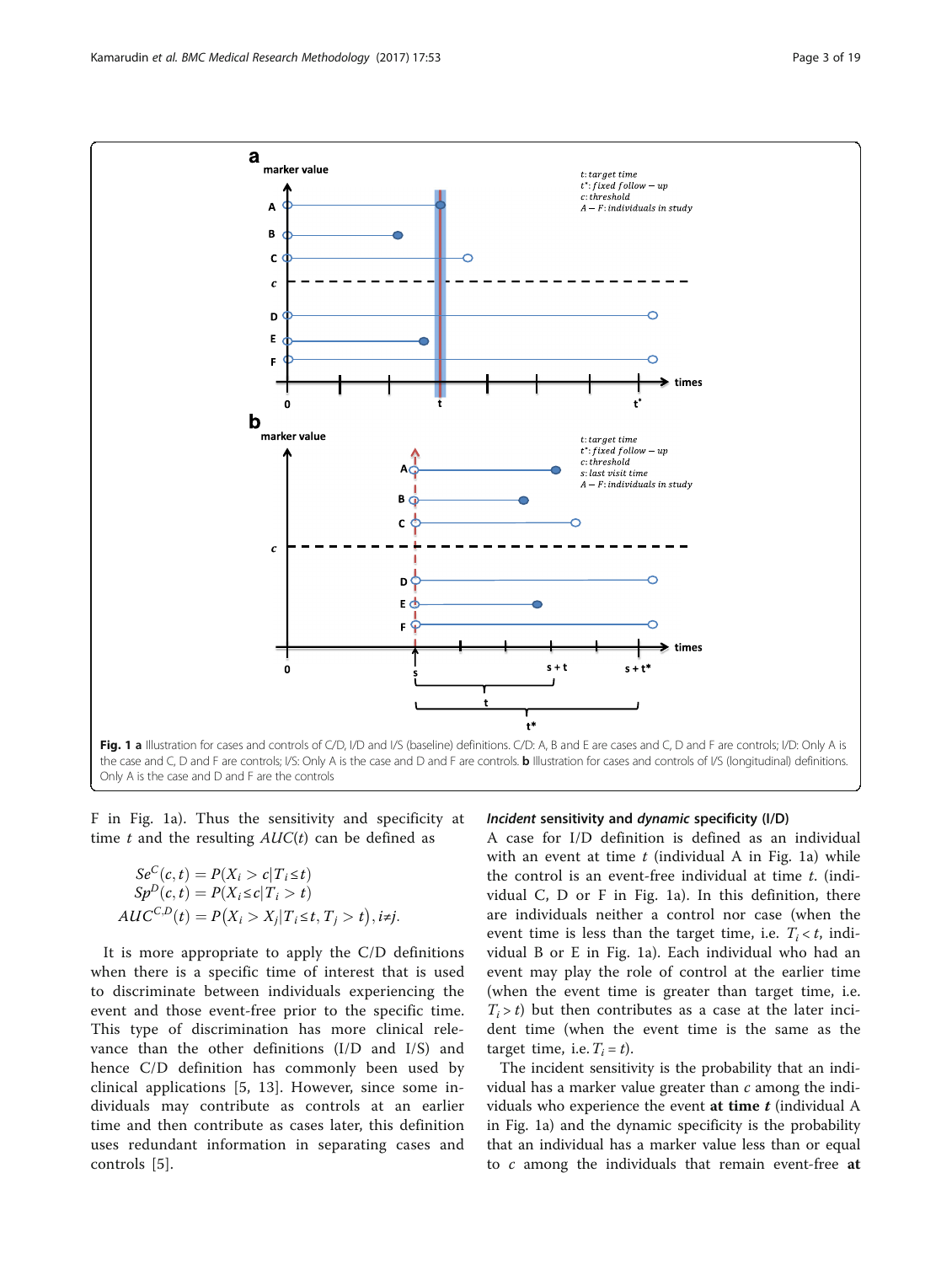time  $t$  (individual D or F in Fig. [1a](#page-2-0)). The sensitivity, specificity and resulting  $AUC(t)$  are defined as

$$
SeI = P(Xi > c | Ti = t)
$$
  
\n
$$
SpD = P(Xi \le c | Ti > t)
$$
  
\n
$$
AUCI,D(t) = P(Xi > Xj | Ti = t, Tj > t), i \ne j.
$$

The I/D terminology is more appropriate when the exact event time is known and we want to discriminate between individuals experiencing the event and those event-free at a given event-time, i.e.  $T_i = t$ . The incident sensitivity and dynamic specificity are defined by dichotomizing the riskset at time  $t$  into cases and controls and this is a natural companion to hazard models [[12\]](#page-18-0). In addition, these definitions allow an extension to time-dependent covariates and also allow time-averaged summaries that directly relate to a familiar concordance measure c-statistic [\[12\]](#page-18-0). This is a special advantage of the I/D definition, since in many applications no a prior time  $t$  is identified, thus a global accuracy summary is usually desired. The concordance summary is a weighted average of the area under the time-dependent ROC curve and it is defined by Heagerty and Zheng [[12\]](#page-18-0) as

$$
C^{\tau} = \int_0^{\tau} AUC^{I,D}(t)w^{\tau}(t)dt
$$
  
where  $w^{\tau}(t) = 2f(t)S(t)/W^{\tau}$ ,  $W^{\tau} = \int_0^{\tau} 2f(t)S(t)dt = 1$ 

 $S^2(\tau)$ . The  $C^{\tau}$  has slightly different interpretation from the original concordance and it is the probability that the predictions for a random pair of individuals are concordant with their outcome, given that the smaller event time occurs in  $(0, \tau)$ .

#### Incident sensitivity and static specificity (I/S)

A case for I/S definition is defined as an individual with an event at time  $t$  (individual A in Fig. [1a,](#page-2-0) while the control is an event-free individual through a fixed follow-up period,  $(0, t^*)$  (individual D or F in Fig. [1a](#page-2-0)). This incident sensitivity and static specificity is usually used when a researcher attempts to distinguish between individuals who have an event at time  $t$  and those 'long term survivors' who are event-free after a suitably long follow-up time, characterized by  $T_i \geq t^*$ . The rational of using the fixed follow-up is because the end point  $t^*$  is pre-specified and it is considered a long enough time to observe the event. For example,  $t^* = 2$  years is typically used in screening for breast cancer since it is assumed that the individual was free from subclinical disease if the clinical disease does not emerge by two years after screening [[6](#page-17-0)]. The sensitivity and specificity can be defined by

$$
SeI(c, t) = P(Xi > c | Ti = t)
$$
  
\n
$$
SpS(c, t*) = P(Xi \le c | Ti > t*).
$$

As illustrated in Fig. [1a](#page-2-0), the controls are static and do not change (individuals D and F), and each individual only contributes once as a case or as event-free individual within the fixed follow-up  $(0, t^*)$ .

The I/S definition can also be used in studies in which individuals are followed up for a fixed time period with repeated biomarker measurements. However, not all longitudinally measured marker values of the individual will be used, but only a marker value at a particular visit time s instead of using the baseline marker value [\[6](#page-17-0), [14](#page-18-0)]. Since some studies may not have a regular visit time schedule, the visit times may differ for each individual. Thus, the time lag between the visit time and the time of disease onset,  $T_i - s$ , which is commonly termed by the "time prior to event", is the main interest. The I/S definition with a longitudinally measured marker is illustrated in Fig. [1b,](#page-2-0) assuming that a marker value is measured at visit time s. The sensitivity and specificity are defined based on a time lag  $t = T_i - s$ . The incident sensitivity is the probability of test positive with the marker at  $t$  time units prior to the event for an individual that has an event at  $T_i$  (individual A in Fig. [1b](#page-2-0)). The static specificity is the probability that an individual is remained event free by  $t^*$  time units after the marker is measured (individual  $D$  or  $F$  in Fig. [1b](#page-2-0)). We use  $Y$  instead of X to represent the longitudinal marker measurements in order to distinguish with the baseline marker value. Let  $Y_{ik}$  be the biomarker value obtained from individual *i* at  $s_{ik}$ ;  $i = 1, ..., n$ ;  $k = 1, ..., K_i$  where  $s_{ik}$  is the marker measurement time of individual *i* at the  $k<sup>th</sup>$  visit time. The sensitivity and specificity can be defined by:

$$
Se^{I}(c, t) = P(Y_{ik} > c | T_{i} - s_{ik} = t)
$$
  
\n
$$
Sp^{S}(c, t^{*}) = P(Y_{ik} \le c | T_{i} - s_{ik} > t^{*})
$$

The above definitions facilitate the use of standard regression approaches for characterizing sensitivity and specificity because the time prior to event  $T_i - s_{ik}$  can simply be used as a covariate.

Blanche et al. [\[13](#page-18-0)] have reviewed methodologies of time-dependent ROC curve analysis under the C/D definition only; however, in this article, we have undertaken a comprehensive review of the current estimation methods under each definition and also identify additional methods, aiming to provide clarity for each methodology. We illustrate how each method is implemented on a time-varying disease status or over a time course of a longitudinal marker using a sequential dataset from Mayo Clinic trial in primary biliary cirrhosis (PBC) of the liver. We identify the software that implements current methods in practice and the need for further methodologies.

# Benefits of time-dependent ROC curve analysis

In the standard ROC curve analysis, the individual's disease status is defined once a marker value is measured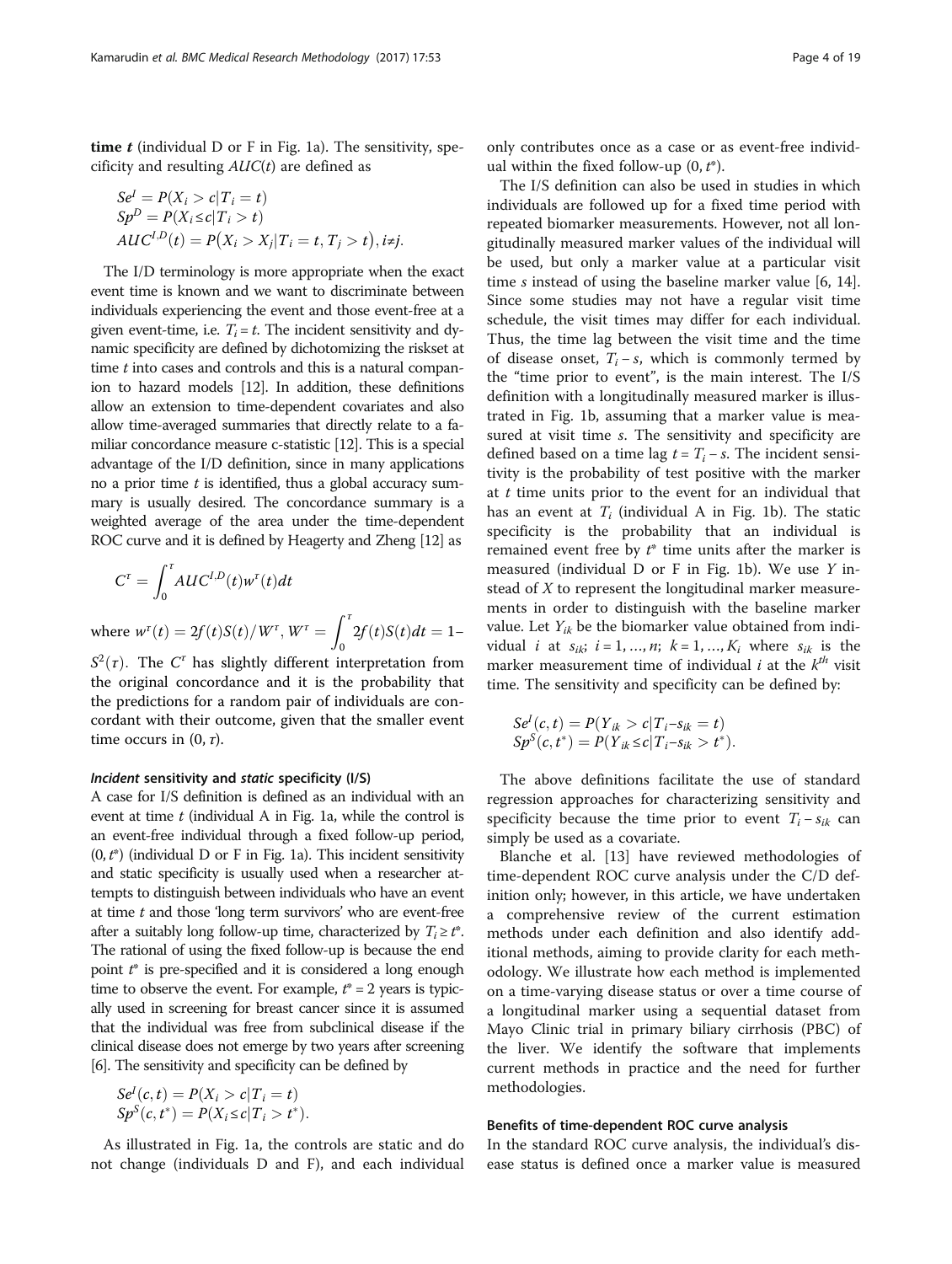and it is assumed to be fixed for the whole study period. The study period is usually take a long follow-up and during this, the individual without disease earlier may have the disease. In contrast, the disease status of an individual is observed and updated at each time point in time-dependent ROC curve analysis. With additional information of time of disease onset for each individual, a ROC curve can be constructed at several time points and the marker's predictive ability can be compared. Thus, time-dependent ROC curve is an efficient tool in measuring the performance of a candidate marker given the true disease status of individuals at certain time points. In general, a baseline marker value is used for computing the predictive ability but it can become weaker as the target time gets further from the baseline.

In longitudinal studies, the marker is measured several times within a fixed follow-up. If a marker measurement has ability to signify a pending change in the clinical status of a patient, then a time-dependent ROC curve on a time-varying marker can be used to guide key medical decisions.

#### Challenges of time-dependent ROC curve analysis

The most common problem is censoring, in which some individuals may be lost during the follow-up period. If the censored individuals are ignored, the estimation of the sensitivity and specificity may be biased as the information from the individual before censoring may contribute to the estimation. In a time-dependent ROC curve analysis, the sensitivity and specificity are defined at each time point, where not all individuals are equally informative, and their contributions differing according to the aims and definitions used. A longitudinal biomarker brings an additional challenge to take account of the marker measurements at a number of visits for each individual. In the I/S definition, not all marker values are used but only the most recent, which is assumed more reliable for predicting the disease status [\[6](#page-17-0), [14](#page-18-0)]. Other time-dependent ROC curve approaches currently proposed for a longitudinal marker either assume noncensored event-times or ignore censored individual records.

#### **Methods**

We have used MEDLINE (Ovid), Scopus and the internet to search for relevant papers for our review. We restricted our search to English language published papers between years 1995 to August 2016 to ensure all methodology papers of time-dependent ROC curves analysis were included. A total of 332 papers were found and 24 of these discussed time-dependent ROC curve methodology. The remaining 308 papers included only an application of standard or time-dependent ROC curves. For each methodology paper, the following details were extracted: definition of sensitivity and specificity (whether C/D, I/D, I/S or other), estimation method, type of estimation (non-parametric, semiparametric or parametric), limitations and availability of software. Only 16 methodology papers are within the scope of this review, and out of the 16 methodology papers, 10 (63%) discussed methodologies along the lines of the C/D definition. Three papers (19%) proposed methodologies based on the I/D definition, only one paper (6%) proposed methodology based on the I/S and another two papers (12%) proposed other methodologies for longitudinal marker measurements. Full details of the review are available as Additional file [1.](#page-17-0)

Table [1](#page-5-0) summarised the estimation methods for each definition with their respective advantage and disadvantage and software tools. We discuss the methodologies proposed under each definition in detail in the subsequent sections.

# Naïve estimator of time-dependent ROC curve analysis

Many studies have used an empirical estimator as a basis for comparison with other estimation methods. This estimator only considers observed events and, the sensitivity and specificity are calculated by the observed proportions of true-positives and true-negatives respectively.

If a dataset does not have any censored events (that is, if all individuals have either experienced the event or remained event-free over the study follow-up and not left the study), the sensitivity at time  $t$  is estimated as the proportion of the individuals with marker value greater than threshold c, (i.e.  $X_i > c$ ) among individuals experiencing the event before  $t$ . The specificity at time  $t$ is given by the proportion of the individuals with marker value less than or equal to c, (i. e.  $X_i \le c$ ) among eventfree individuals beyond time  $t$ . When there are censored event-times, the above estimators are computed by removing all the censored individuals before time point t. The sensitivity and specificity and the resulting  $AUC(t)$ can be estimated as follows

$$
\widehat{Se}(c, t) = \frac{\sum_{i=1}^{n} \delta_i I(X_i > c, Z_i \le t)}{\sum_{i=1}^{n} \delta_i I(Z_i \le t)}
$$
\n
$$
\widehat{Sp}(c, t) = \frac{\sum_{i=1}^{n} I(X_i \le c, Z_i > t)}{\sum_{i=1}^{n} I(Z_i > t)}
$$
\n
$$
\widehat{AUC}(t) = \frac{\sum_{i=1}^{n} \sum_{j=1}^{n} \delta_i I(Z_i \le t, Z_j > t) I(X_i > X_j)}{\sum_{i=1}^{n} \delta_i I(Z_i \le t) \sum_{j=1}^{n} I(Z_j > t)}
$$

where  $i$  and  $j$  are the indexes of two independent individuals, and  $I(.)$  is an indicator function. However, this estimation is often biased as it ignores the censoring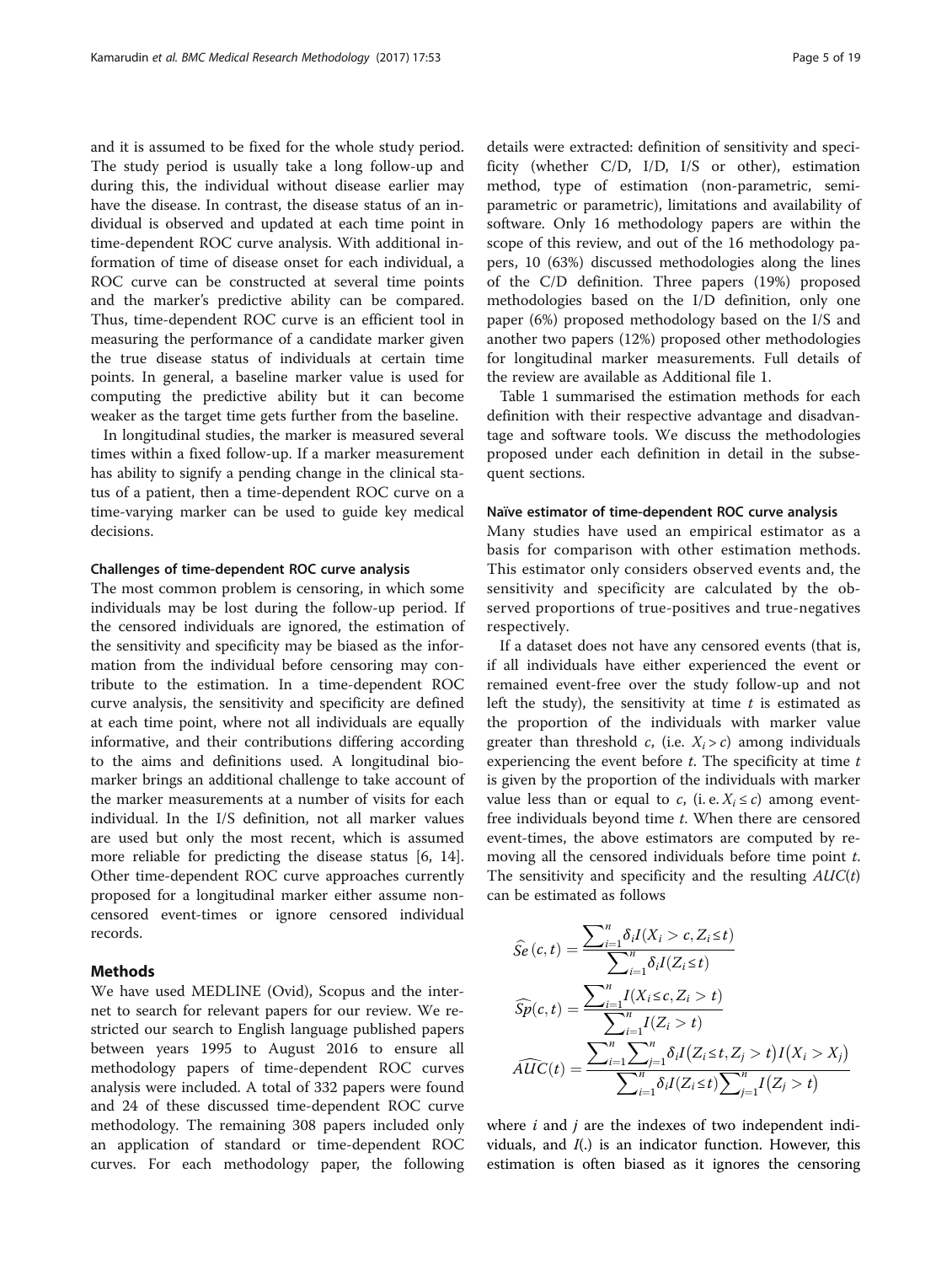<span id="page-5-0"></span>

| Definition and marker time     | Sensitivity and specificity                                                                                             | Estimation method and R<br>software (when available) | Pros/Cons                                                                                                                                                                                                                   |                                                                                                                                                                       |
|--------------------------------|-------------------------------------------------------------------------------------------------------------------------|------------------------------------------------------|-----------------------------------------------------------------------------------------------------------------------------------------------------------------------------------------------------------------------------|-----------------------------------------------------------------------------------------------------------------------------------------------------------------------|
| $t = 0$<br>$\mathcal{S}$       | $Se^{C}(c, t) = P(X_{i} > c T_{i} \leq t)$<br>$Sp^{D}(c, t) = P(X_{i} \leq c T_{i} > t)$                                | survivalROC<br>$\overline{\Theta}$                   | a) Produce non-monotone sensitivity and specificity<br>b) Not robust to marker-dependent censoring<br>Pro: Easy Cons:                                                                                                       | disease prior to specific time and healthy individual<br>experiments aim to discriminate individuals with<br>Pro: Clinically relevant since many clinical             |
|                                |                                                                                                                         | survivalROC<br>GD2                                   | a) Produce monotone sensitivity and specificity<br>b) Allow censoring to depend on marker<br>Con: Does involve smoothing parameter<br>Pros:                                                                                 | Con: Use redundant information in separating cases<br>beyond that time<br>and controls                                                                                |
|                                |                                                                                                                         | Programme code<br>$\overline{CD}$                    | Pro: Does not involve any smoothing parameter<br>a) Does involve recursive computation<br>b) Produce non-monotone specificity<br>Cons:                                                                                      |                                                                                                                                                                       |
|                                |                                                                                                                         | SurvAUC<br>CD4                                       | Con: Not invariant to an increasing transformation of<br>a) Produce monotone sensitivity and specificity if<br>the score is produced from a survival model<br>b) Allow censoring to depend on marker<br>the marker<br>Pros: |                                                                                                                                                                       |
|                                |                                                                                                                         | timeROC<br>CD5                                       | a) Produce monotone sensitivity and specificity<br>Con: Does not robust to marker dependent<br>b) More robust than CD1 and CD3<br>censoring<br>Pros:                                                                        |                                                                                                                                                                       |
|                                |                                                                                                                         | timeROC<br>CD6                                       | a) Produce monotone sensitivity and specificity<br>c) More less biased than CD2 when censoring<br>b) Robust to marker-dependent censoring<br>strongly depends on marker<br>Pros:                                            |                                                                                                                                                                       |
|                                |                                                                                                                         | CD8, VL Cox<br>survival                              | Pro: Straightforward to implement                                                                                                                                                                                           |                                                                                                                                                                       |
|                                |                                                                                                                         | VL Aalen<br>timereg                                  |                                                                                                                                                                                                                             |                                                                                                                                                                       |
|                                |                                                                                                                         | prodlim<br>VL KM                                     |                                                                                                                                                                                                                             |                                                                                                                                                                       |
| A longitudinal time point<br>S | $Se^{C}(c, t) = P(Y_{ik} > c T_{i} - s_{ik} \leq t)$<br>$Sp^{D}(c, t^{*}) = P(Y_{ik} \leq c T_{i} - s_{ik} > t)$        | AD4 (ECD2)                                           | a) Produce monotone sensitivity and specificity<br>b) Allow censoring to depend on marker<br>Con: Does involve smoothing parameter<br>Pros:                                                                                 | Con: Just use a marker value at a particular time<br>Pro: Use the most recent marker value prior to<br>instead of using all serial of marker value<br>prediction time |
| $t = 0$<br>$\subseteq$         | $\begin{aligned} \mathsf{S}e'(c,t) &= P(X_i > c T_i = t) \\ \mathsf{S}p^D(c,t) &= P(X_i &\leq c T_i > t) \end{aligned}$ | risksetROC<br>$\overline{\Omega}$                    | Pros: Produce consistent sensitivity and specificity if<br>the control set is unbiased                                                                                                                                      | Pro: Allow time-averaged summaries that directly re<br>late to a familiar concordance measures such as                                                                |
|                                |                                                                                                                         | $\Xi$                                                | Pro: Potentially more robust than ID1<br>Con: Computationally intensive                                                                                                                                                     | just a few individual has an event at a particular point<br>Con: Require an exact time of interest which often<br>Kendall's tau or c-index                            |
|                                |                                                                                                                         | Programme code<br>$\Xi$                              | Pros:                                                                                                                                                                                                                       |                                                                                                                                                                       |

Table 1 Summary of current methods for each definition **Table 1** Summary of current methods for each definition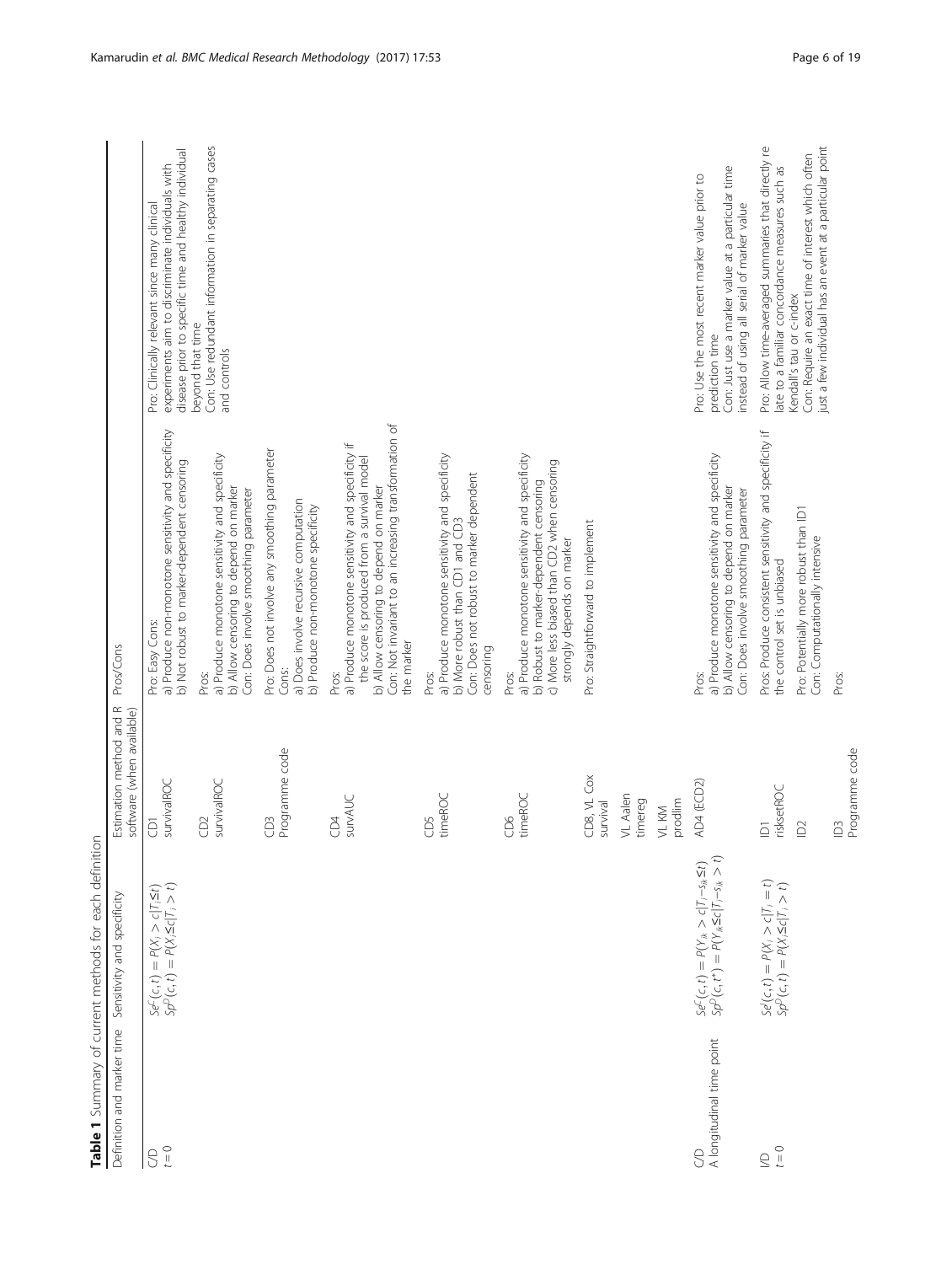| l                                          |
|--------------------------------------------|
|                                            |
| i                                          |
| $\mathbf{I}$                               |
|                                            |
| ļ<br>j                                     |
|                                            |
| 5                                          |
|                                            |
|                                            |
|                                            |
| $\frac{1}{1}$<br>֠                         |
|                                            |
| ć                                          |
| J                                          |
|                                            |
| $\frac{1}{2}$                              |
|                                            |
| ļ                                          |
| J                                          |
| י<br>י                                     |
|                                            |
| J                                          |
| $\ddot{\phantom{a}}$                       |
|                                            |
|                                            |
| ֧֧֢ׅ֧֢ׅ֧ׅ֧ׅ֧֧֦֧֢ׅ֧֚֚֚֚֚֚֚֚֚֚֚֚֚֚֚֚֚֚֚֚֜֝֝֓ |
|                                            |
| l                                          |
|                                            |
| $-1$                                       |
|                                            |
| $\ddot{\phantom{a}}$                       |
|                                            |
|                                            |
|                                            |
|                                            |
| I<br>ĵ                                     |
|                                            |
|                                            |
|                                            |
|                                            |
|                                            |

|                                       |                                                                                                                                   |                       | a) Easier especially when involve a large number of                                                                                                                                                                                                                                                            |
|---------------------------------------|-----------------------------------------------------------------------------------------------------------------------------------|-----------------------|----------------------------------------------------------------------------------------------------------------------------------------------------------------------------------------------------------------------------------------------------------------------------------------------------------------|
|                                       |                                                                                                                                   |                       | b) Understandable since it is a "regression-type"<br>marker<br>model                                                                                                                                                                                                                                           |
| $t = 0$<br>Š                          | $SpS(c, t*) = P(Y1Sc T1 > t*)$<br>$Se'(c, t) = P(Y_i > c   T_i = t)$                                                              | None                  | Con: Require an exact time of interest which often just a few individual has an event at a particular point<br>Pro: Allow separation of long-term survivors from healthy individual within a fixed follow-up                                                                                                   |
| A longitudinal time point             | $\begin{array}{l} S e'(c,t) = P(Y_{ik} > c   I_i - s_{ik} = t) \\ Sp^c(c,t^*) = P(Y_{ik} \le c   I_i - s_{ik} > t^*) \end{array}$ |                       | Con: Just use a most recent of marker value instead<br>Pro: Use the most recent marker value prior to<br>of all marker values<br>prediction time<br>Con: Computationally intensive since involve spline<br>Pro: Provides unbiased estimates of model<br>parameters of sensitivity and specificity<br>functions |
|                                       |                                                                                                                                   | $\Omega$              | Con: not a natural companion to hazard models<br>Pro: Use the most recent marker value prior to<br>prediction time                                                                                                                                                                                             |
| All longitudinal time points<br>Other | $ROC(t, p) = S[a_0(T_{ik}) + a_1(T_{ik})S^{-1}(p)].$                                                                              | Programme code<br>AD1 | Pro: Use all marker value along visit times in the estimation of ROC curve<br>Con: Do not incorporate censored outcomes                                                                                                                                                                                        |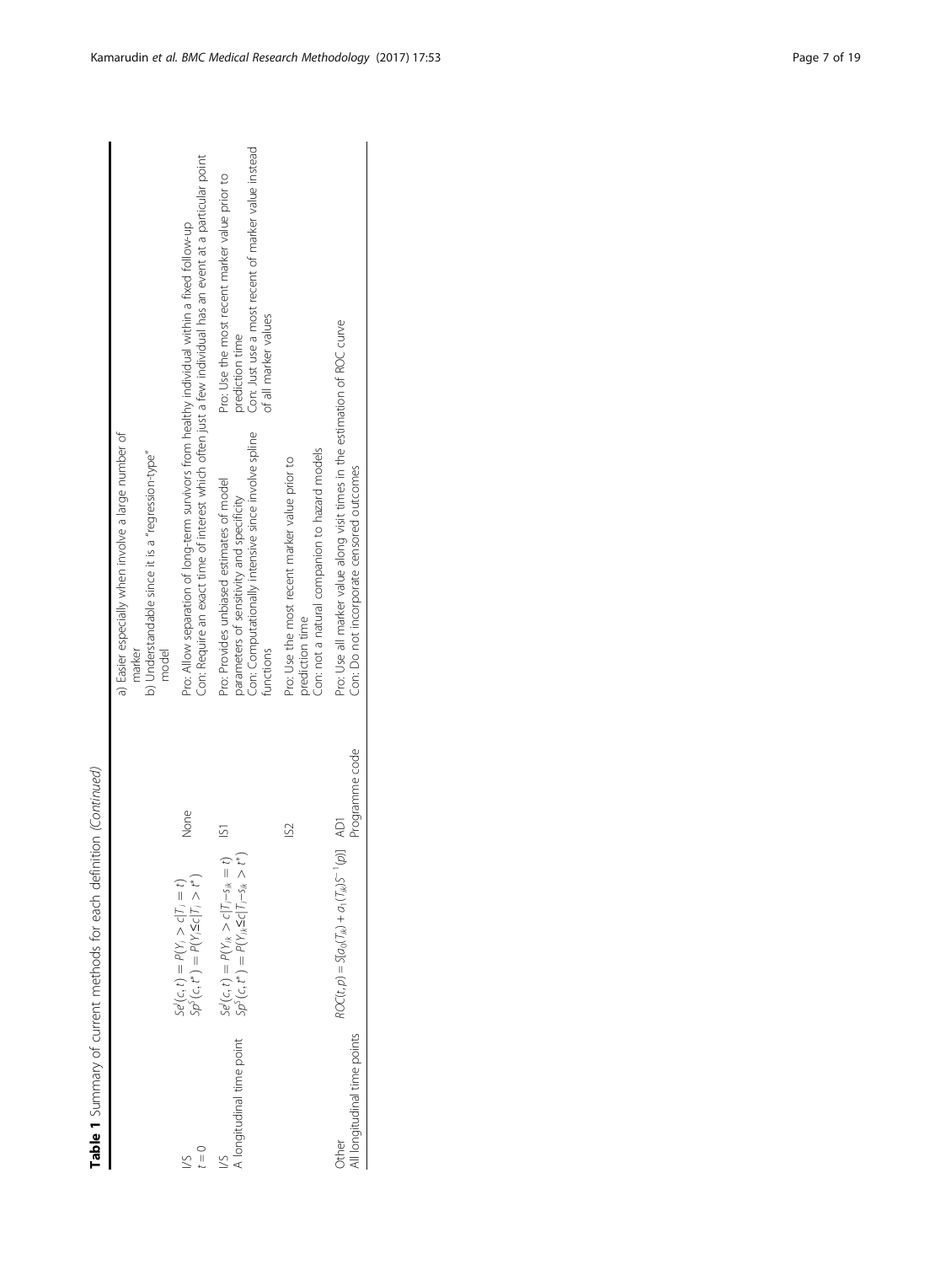distribution. The specificity estimate is consistent if censoring is independent of  $X_i$  and  $T_i$ , while the sensitivity and AUC estimates may be biased since  $T_i$  will usually depends on  $X_i$  [\[13](#page-18-0)].

#### Cumulative sensitivity and dynamic specificity (C/D)

Ten estimation methods have been proposed under C/D definition, and these are discussed in CD1 – CD8 below. CD8 describes three estimation methods.

# (CD1) Kaplan-Meier estimator of Heagerty et al. [\[1\]](#page-17-0)

Heagerty et al. [\[1](#page-17-0)] used the Kaplan-Meier estimator of the survival function [\[15\]](#page-18-0) to estimate the timedependent sensitivity and specificity. Using Bayes' Theorem, the two quantities are defined by

$$
\widehat{Se}(c, t) = \frac{\{1-\widehat{S}(t|X_i > c)\} (1-\widehat{F}_X(c))}{1-\widehat{S}(t)},
$$

$$
\widehat{Sp}(c, t) = \frac{\widehat{S}(t|X_i \le c)\widehat{F}_X(c)}{\widehat{S}(t)}
$$

where  $\hat{S}(t)$  is the estimated survival function,  $\hat{S}(t|X_i > c)$ is the estimated conditional survival function for the subset defined by  $X > c$  and  $F_X(c)$  is the empirical distribution function of the marker, X.

However, this estimator yields non-monotone sensitivity and specificity, and not bounded in [0, 1]. This problem is illustrated by the authors using a hypothetical dataset, and is due to the quadrant probability estimator  $\hat{P}(X_i > c, T_i > t) = \hat{S}(t | X_i > c) (1-\hat{F}_X(c))$  not<br>note that  $\hat{P}(X_i > c, T_i > t) = \hat{S}(t | X_i > c) (1-\hat{F}_X(c))$  not necessarily producing a valid bivariate distribution as the redistribution to the right of the probability mass associated with censored observations will change as the conditioning set  $(X > c)$  changes. Another problem is that it is not robust to marker-dependent censoring since the conditional Kaplan-Meier estimator,  $\hat{S}(t|X_i > c)$ , assumes the censoring process does not depend on the marker.

# (CD2) nearest neighbour estimator of Heagerty et al. [[1](#page-17-0)]

The problems of the CD1 estimators motivated Heagerty et al. [[1](#page-17-0)] to develop an alternative approach based on a bivariate survival function. This improved methodology uses the nearest neighbour estimator of the bivariate distribution of  $(X, T)$ , introduced by Akritas [\[16\]](#page-18-0). As mentioned earlier, CD1 is not robust to marker-dependent censoring; however, censoring often depends on the marker. Thus, the independence of time-to-event and censoring time cannot be assumed and they are more likely independent conditionally on the marker. In this model-based approach, the probability of each individual is modelled for a case by  $1 - S(t|X_i)$  and for a control by  $S(t|X_i)$  [\[13\]](#page-18-0). Akritas [[16](#page-18-0)] proposed using the following model-based estimator

for the conditional survival probability called the weighted Kaplan-Meier estimator and is defined by

$$
\hat{S}_{\lambda_n}(t|X_i) = \prod_{a \in T_n, a \leq t} \left\{ 1 - \frac{\sum_j K_{\lambda_n}(X_j, X_i) I(Z_j = a) \delta_j}{\sum_j K_{\lambda_n}(X_j, X_i) I(Z_j \geq a)} \right\}
$$

where  $K_{\lambda_n}(X_j,X_i)$  is a kernel function that depends on a smoothing parameter  $\lambda_n$ . Akritas [[16\]](#page-18-0) uses a 0/1 nearest neighbour kernel,  $K_{\lambda_n}(X_j, X_i)$  $K_{\lambda_{ii}}(X_i,X_i)=I$  $-\lambda_n < \hat{F}_X(X_i) - \hat{F}_X(X_j) < \lambda_n$  where  $2\lambda_n \in (0, 1)$  rep-<br>esents the percentage of individuals that are inresents the percentage of individuals that are included in each neighbourhood (boundaries). The resulting sensitivity and specificity are defined by

$$
\begin{aligned} \widehat{Se}(c,t) &= \ \frac{\big(1{-}\hat{F}_X(c)\big){-}\hat{S}_{\lambda_n}(c,t)}{1{-}\hat{S}_{\lambda_n}(t)}, \\ \widehat{Sp}(c,t) &= 1{-}\frac{\hat{S}_{\lambda_n}(c,t)}{\hat{S}_{\lambda_n}(t)} \end{aligned}
$$

where  $\hat{S}_{\lambda_n}(t) = \hat{S}_{\lambda_n}(-\infty, t)$ . The above estimates of the sensitivity and specificity will produce ROC curve estisensitivity and specificity will produce ROC curve estimates that are invariant to monotone transformations of the marker. Both sensitivity and specificity are monotone and bounded in [0, 1]. Further, as contrast to CD1, this nonparametric method is efficient as a semi-parametric method and allows the censoring to depend on the marker space [\[16\]](#page-18-0). Heagerty et al. [[1\]](#page-17-0) used bootstrap resampling to estimate the confidence interval for this estimator. Motivated by the results gained by Akritas [[16](#page-18-0)], Cai et al. [[17](#page-18-0)], Hung and Chiang [[2\]](#page-17-0) and Hung and Chiang [[18\]](#page-18-0) discusses the asymptotic properties of CD2. They have established the asymptotic properties of CD2. They have established the usual  $\sqrt{n}$  -consistency and asymptotic normality and concluded that bootstrap resampling techniques can be used to estimate the variances. In practice, it is suggested that the value for  $\lambda_n$  is chosen to be  $\mathcal{O}(n^{-\frac{1}{3}})$  [\[1](#page-17-0)]. Song and <br>Zhou [19] extended the method to incorporate covariates Zhou [[19](#page-18-0)] extended the method to incorporate covariates other than those variables contained in the marker for constructing the ROC curves within this CD2 methodology. They have also explored their model by incorporating an ID mechanism.

(CD3) Kaplan-Meier like estimator of Chambless and Diao [\[4](#page-17-0)] Chambless and Diao [\[4\]](#page-17-0) highlighted the problem with the direct estimation of time-dependent sensitivity, specificity and AUC when the event status is not known at time  $t$  for individuals censored prior to  $t$ . They proposed a "Kaplan-Meier like" estimator that needs recursive computation using the riskset at each ordered event time, and mimics the Kaplan-Meier estimator. Blanche et al. [\[13\]](#page-18-0) slightly revised the original estimation for the ease of computation. Let  $t_k$  be the  $k^{th}$  observed ordered event time and  $t_m$  be the last observed event time before target time  $t$ . The sensitivity and specificity are defined by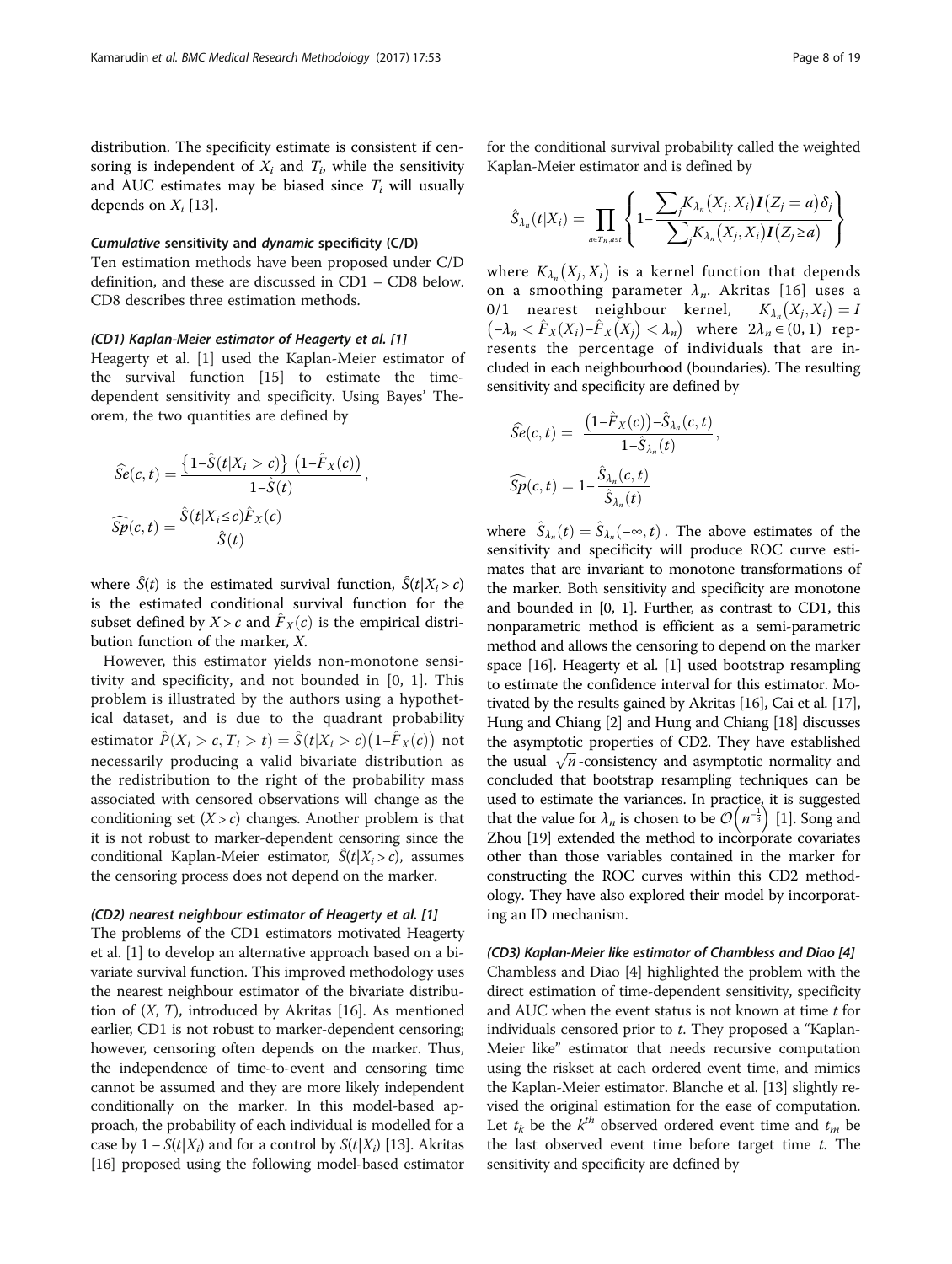$$
\widehat{Se}(c,t) = \frac{\sum_{k=1}^{m} I(X_{d(k)} > c) \{\widehat{S}(t_{k-1}) - \widehat{S}(t_k)\}}{1 - \widehat{S}(t_m)}
$$

$$
\widehat{Sp}(c,t) = \frac{\widehat{F}_X(c) - \sum_{k=1}^{m} I(X_{d(k)} \le c) \{\widehat{S}(t_{k-1}) - \widehat{S}(t_k)\}}{\widehat{S}(t_m)}
$$

where  $d(k)$  is the index of the individual who experiences an event at time  $t_k$ ,  $I(X_{d(k)} > c)$  estimates  $P(X_i > c)$  $c|t_{k-1} < T_i \leq t_k$ ) and  $I(X_{d(k)} \leq c)$  estimates  $P(X_i \leq c|t_{k-1})$  $\langle T_i \leq t_k \rangle$ .  $\hat{S}(t_k)$  is the Kaplan-Meier survival function at time  $t_k$  and  $\hat{S}(t_{k-1}) - \hat{S}(t_k)$  estimates  $P(t_{k-1} < T_i \le t_k)$ .

An advantage of this method is the sensitivity is monotone and bounded in [0, 1]. A nice property of this nonparametric estimator is that it does not involve any smoothing parameter, unlike CD2. Chambless and Diao [[4\]](#page-17-0) have compared CD3 with the c-statistic gained from the logistic regression model of baseline values in a simulation study and apparently it shows little bias. In order to compute variances and confidence intervals of this estimator, Chambless and Diao [\[4](#page-17-0)] suggested using bootstrap re-sampling.

#### (CD4) alternative estimator of Chambless and Diao [\[4\]](#page-17-0)

CD1 estimates the conditional survival functions  $S(t|X>c)$  using the Kaplan-Meier method under the subset defined by  $X > c$ . Thus, for a large threshold value c, the subset for  $X > c$  may be small for estimating the conditional Kaplan-Meier estimate. However, in clinical applications, this "tail" survival function is often of interest [\[4](#page-17-0)]. In order to solve this problem, Chambless and Diao [[4\]](#page-17-0) proposed an alternative estimator, CD4, which is a model-based estimator like CD2, but differs in the way of estimating the survival function. CD4 estimates the coefficients of risk factors from a Cox proportional hazards model and then these coefficients are used to estimate the survival function while CD2 uses nearest neighbour estimator of  $S(t|X>c)$ . The proposed sensitivity and specificity are defined by

$$
\widehat{Se}(c,t) = \frac{E[(1-S(t|X_i))I(X_i > c)]}{E[1-S(t|X_i)]},
$$

$$
\widehat{Sp}(c,t) = \frac{E[S(t|X_i)I(X_i < c)]}{E[S(t|X_i)]}
$$

where  $X$  here is a score from a survival function. This estimator requires the use of a score  $X$  from a survival function [[4\]](#page-17-0) instead of the raw marker value or score from other model. So, CD4 is readily available if  $X$  is a score produced from a survival model but if  $X$  is from an external source, then we need to fit a survival model and produce the equivalent score [[4\]](#page-17-0). Chambless and Diao [\[4](#page-17-0)] suggested estimating the conditional survival function  $S(t|X_i)$  under a Cox model and replacing the expected values by sample means. Therefore, CD4 is immediately available at any given time. Further, CD4 also produces monotone sensitivity and specificity given the survival function holds the property that the score is produced from a survival model. Simulation study by Chambless and Diao [[4](#page-17-0)] showed that CD4 is more efficient than CD3, as long as the survival model is not misspecified [[20\]](#page-18-0). As with CD2, this model-based estimator also allows censoring to depend on the marker. The disadvantage of CD4 is that it is not invariant to an increasing transformation of the marker (as the score X from a survival function) which is a desirable property of ROC curve estimator [[13\]](#page-18-0) and for this reason Blanche et al. [\[13](#page-18-0)] choose not to compare this method to the others and the authors will not compare here too.

#### (CD5) Inverse probability of censoring weighting

CD5 was proposed by Uno et al. [[21\]](#page-18-0) and Hung and Chiang [[18\]](#page-18-0) and modifies the naïve estimator by adding weights to the observed marker values and time of disease onset in a subsample of uncensored individuals before time  $t$ . The weights are the probabilities of being uncensored when calculating the sensitivity:

$$
\widehat{Se}(c,t) = \frac{\sum_{i=1}^{n} I(X_i > c, Z_i \le t) \{ \delta_i / n \widehat{S}_c(Z_i) \}}{\sum_{i=1}^{n} I(Z_i \le t) \{ \delta_i / n \widehat{S}_c(Z_i) \}}
$$

where  $\hat{S}_c(Z_i)$  is the Kaplan-Meier estimator of the survival function of the censoring time  $C_i$  at the  $i^{th}$  observed event-time  $Z_i$ . As discussed by Blanche et al. [\[13](#page-18-0)], the above estimate of sensitivity is the same as in CD3 although this is not mentioned by the authors. The specificity remains the same as in the above specified naïve estimator. CD5 produces monotone sensitivity and specificity and are bounded in [0,1] [\[13\]](#page-18-0).

#### (CD6) Conditional IPCW

CD6 is a modified version of IPCW that uses the weights that are the conditional probability of being uncensored given the marker, instead of the marginal probability of being uncensored [[13\]](#page-18-0). This nonparametric estimator is robust to marker dependent censoring as previous model-based estimators CD2 and CD4. The sensitivity and specificity are estimated by

$$
\widehat{S}_{\widehat{e}}(c,t) = \frac{\sum_{i=1}^{n} I(X_i > c, Z_i \le t) \{ \delta_i / n \hat{S}_c(Z_i | X_i) \}}{\sum_{i=1}^{n} I(Z_i \le t) \{ \delta_i / n \hat{S}_c(Z_i | X_i) \}}
$$

$$
\widehat{S}_{\widehat{P}}(c,t) = \frac{\sum_{i=1}^{n} I(X_i \le c, Z_i > t) \{ 1 / n \hat{S}_c(t | X_i) \}}{\sum_{i=1}^{n} I(Z_i > t) \{ 1 / n \hat{S}_c(t | X_i) \}}
$$

where  $S_c(t|X_i) = P(C_i > t | X_i)$  is the censoring survival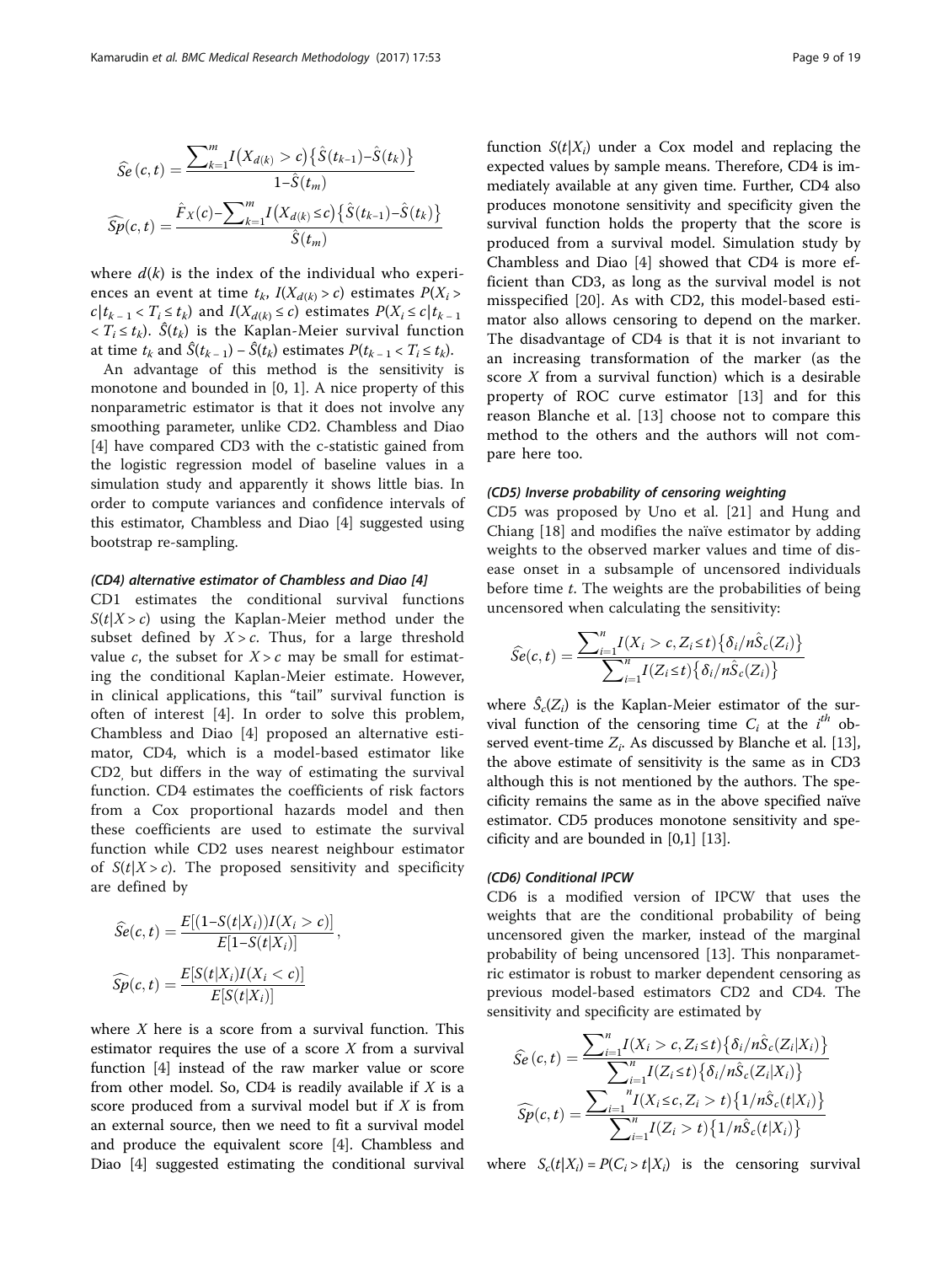probability that may be estimated using a Cox model. However, Blanche et al. [\[13](#page-18-0)] suggested using the nonparametric weighted KM estimator as discussed in CD2, in order to estimate the survival function  $S_c(t|X)$  which is also monotone and bounded in [0, 1].

# (CD7) Weighted AUC (t)

Lambert and Chevret [\[5](#page-17-0)] used a similar approach to Heagerty and Zheng [[12\]](#page-18-0) and proposed a timedependent weighted AUC estimator restricted to a fixed time interval  $(\tau_1, \tau_2)$  and defined as:

$$
\widehat{AUC}_{\omega\tau_1\tau_2}^{C,D} = \frac{1}{\hat{S}(\tau_1) - \hat{S}(\tau_2)} \left[ \sum_{\tau_1 \leq (i) \leq \tau_2} \right]
$$

$$
\widehat{AUC}^{C,D} (t^{(i)}) \left\{ \hat{S} (t^{(i)}) - \hat{S} (t^{(i-1)}) \right\} \right],
$$

where  $t^{\rm (i)}$  are the ordered distinct failure times for which, if  $t^{(1)} > \tau_1$ , it is assumed that  $t^{(0)} = \tau_1$ ,  $\hat{S}(t)$ , is the Kaplan-Meier estimate of the survival function and  $\widehat{AUC}^{C,D}(t)$ <br>is a nonparametric estimator of a  $C/D$  time-dependent is a nonparametric estimator of a C/D time-dependent AUC such as CD2or CD5 or any other estimator. The value  $\tau_2$  can be allocated as the value slightly below the maximum expected follow-up time if no clinically motivated choice is specified [\[22](#page-18-0)]. Bootstrap resampling is used to compute the confidence intervals of CD7. Since this weighted AUC is defined under C/D, it is not directly related to concordance measures, unlike the integrated AUC that will discuss under I/D definition. However, the proposed estimator is better understood by physicians and also closer to the clinical setting since most clinical studies want to distinguish between individuals who fail and individuals who survive the disease from baseline to any particular time  $t$ . It is easy to implement since it can use any C/D estimators.

#### (CD8) Viallon and Latouche [[20](#page-18-0)] Estimators

Viallon and Latouche [[20\]](#page-18-0) proposed several estimators of the time-dependent AUC relying on different estimators of the conditional absolute risk function. The conditional absolute risk function is estimated under the standard Cox proportional hazard model (VL Cox), an Aalen additive model (VL Aalen) or using the conditional Kaplan-Meier estimator (VL KM). The estimator of the time-dependent AUC is defined by

$$
AUC_n(t) = \frac{\sum_{i=1}^n \hat{F}_n(t;X_i) - \left\{\sum_{i=1}^n \hat{F}_n(t;X_i)\right\}^2/2}{\sum_{i=1}^n \hat{F}_n(t;X_i) \left\{1 - \sum_{i=1}^n \hat{F}_n(t;X_i)\right\}}
$$

where *n* is the number of individuals and  $X_k$  denotes the  $k^{th}$  order statistic attached to the marker  $X_1, X_2, ..., X_n$ . The conditional absolute risk is defined by  $F(t; X = x) =$  $P(T \le t | X = x)$  and its estimator denoted by  $\hat{F}_n(t; X = x)$ is estimated as below.

VL Cox: Consider the Cox model [\[23](#page-18-0)] under the conditional hazard rate  $\lambda(t; X = x) = \lambda_0(t) \exp(\alpha x)$  where  $\lambda_0$ denotes the baseline hazard rate, and  $\alpha$  is the log hazard ratio pertaining to  $X = x$ . The conditional cumulative

hazard rate of  $T = t$  given X is denoted by  $\Lambda(t; X = x)$  $\int f$ 

 $\int_{0}^{\infty} \lambda(u; X = x) du$ . Then the estimator of the condi-

tional absolute risk function for VL Cox is given by

$$
\hat{F}_{n,Cox}(t;X=x) = 1 - exp{-\hat{\Lambda}_0(t) exp(\hat{\alpha}x)}.
$$

VL Cox is very similar to the estimator proposed by Heagerty and Zheng [\[12](#page-18-0)] that will be introduced in method ID1 but it does not involve the computation of the bivariate expectation [[20](#page-18-0)].

VL Aalen: For the Aalen additive model [[24](#page-18-0)], the conditional hazard rate  $\lambda(t; X = x)$  takes the form  $\beta_0(t)$  $+\beta_1(t)x$ . Thus the estimator of the conditional absolute risk function for VL Aalen is given by

$$
\hat{F}_{n, Aalen}(t; X = x) = 1 - \exp\left(-\hat{\beta}_0(t) - \hat{\beta}_1(t)x\right).
$$

VL KM: A nearest-neighbour type estimator of conditional absolute risk function is used for VL KM and is defined by

$$
\hat{F}_{n,KM}(t;X=x) = 1 - \prod_{Z_{i\leq t, \delta_i=1}} \left\{ \frac{K_{l_n}(X_i,x)}{\sum_j I(Z_j \geq Z_i -)K_{l_n}(X_j,x)} \right\}
$$

where  $l_n$  is the smoothing parameter of the 0/1 symmetric nearest neighbour kernel  $K_{l_n}$  [[16](#page-18-0)].

VL estimators are straightforward to implement since they just plug-in the estimates of the conditional absolute risk function into the time-dependent AUC estimator. This plug-in nature allows their theoretical properties to follow the other established estimators of the conditional absolute risk function. Moreover, it is advisable to use CD8 compared to CD2 in the situations where the independence assumption between censoring time C, and the pair  $(T, Z)$  might be violated [[20\]](#page-18-0).

# Incident sensitivity and dynamic specificity (I/D)

There are three estimation methods proposed under the I/D definition, these are discussed in ID1 – ID3 below.

Specific notation: Let  $R_i(t) = I(Z_i \ge t)$  denote the at-risk indicator. Let  $\mathcal{R}_i(t) = (i : R_i(t) = 1)$  denote the individuals that are in the riskset at time *t*, which  $\mathcal{R}_t^1 = (i; T_i = t)$ , are individuals with the event (cases) and  $\mathcal{R}_t^0 = (i; T_i > t)$  are individuals without the event (controls). Let  $n_t = |\mathcal{R}_t^0|$  be the size of the control set at time t and  $d_t = |\mathcal{R}_t|$  the size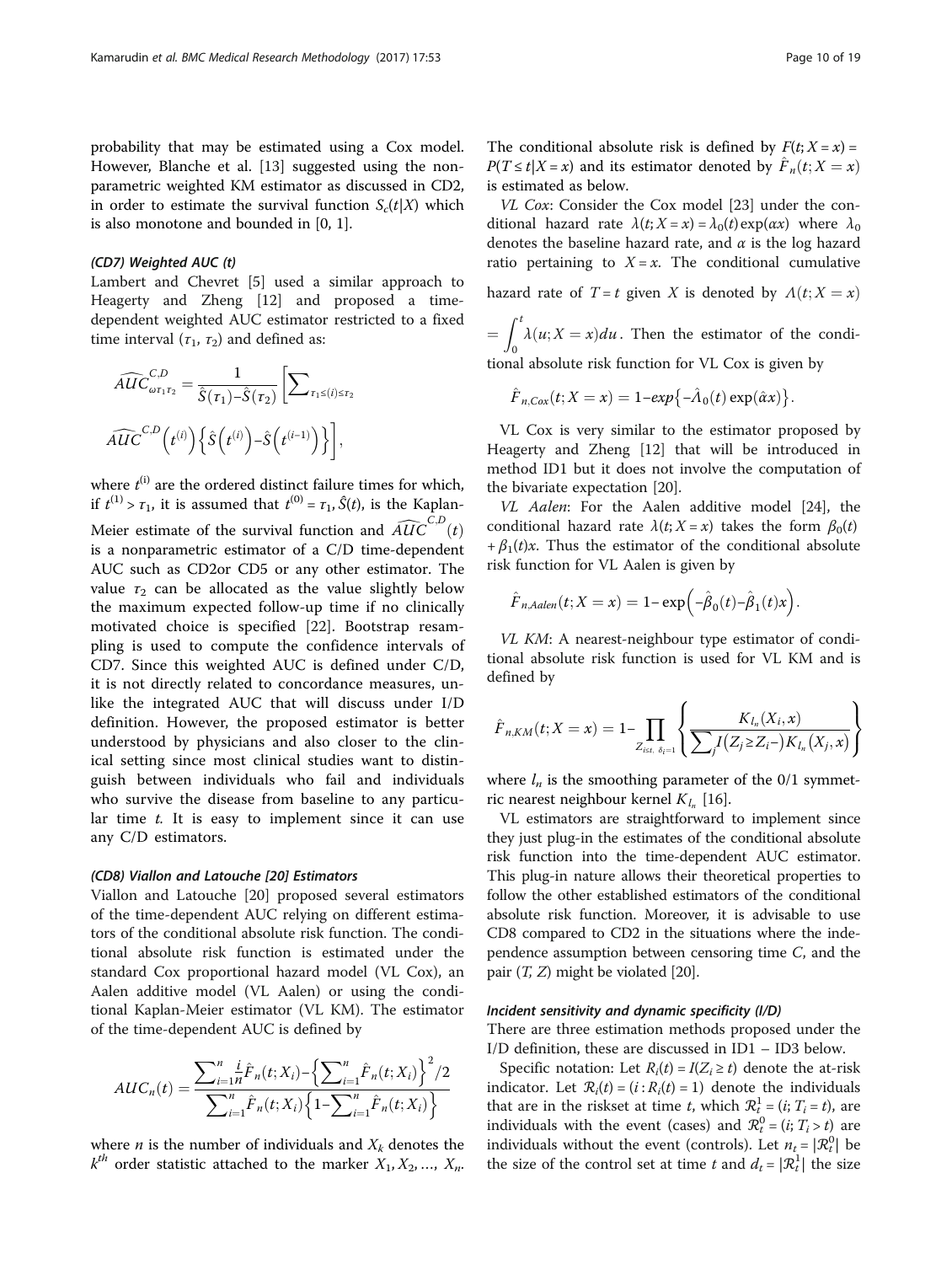of case set at time  $t$ . Note that the riskset at time  $t$  can be represented as  $\mathcal{R}_t = (\mathcal{R}_t^1 \cup \mathcal{R}_t^0)$ .

#### (ID1) Cox regression

Heagerty and Zheng [\[12](#page-18-0)] used the standard Cox regression model to estimate the sensitivity and specificity by the following three steps:

- (i) Fit a Cox model  $\lambda_0(t)$ exp( $X_i\gamma$ ) where  $\gamma$  is the proportional hazard regression parameter. In order to relax the proportionality assumption, use a regression-smoothing method to estimate the time-varying coefficient  $\hat{y}(t)$  and use it to estimate sensitivity in (ii) instead of  $\gamma$ .
- (ii)The sensitivity can be evaluated using  $\hat{y}(t)$  from (i) as follows

$$
\widehat{Se}(c,t) = \sum_i I(X_i > c) \pi_k(\hat{\gamma}(t), t).
$$

Here  $\pi_i(y(t), t) = R_i(t) \exp(X_i y(t))/W(t)$  are the weights under a proportional hazard model and  $W(t) = \sum_i R_i(t)$  $\exp(U_i^T\beta)$  with time-invariant covariates  $U_i.$ 

(iii)The specificity can be estimated empirically as follow

$$
\widehat{Sp}(c,t) = 1 - \sum_{k} I(X_k > c) \frac{\mathcal{R}_i^0(t)}{n_t}.
$$

Heagerty and Zheng [\[12](#page-18-0)] suggested using flexible semiparametric methods such as locally weighted maximum partial likelihood (MPL) by Cai and Sun [[25\]](#page-18-0) as the regression-smoothing method in (i), and simple local linear smoothing of the scaled Schoenfeld residuals [[26](#page-18-0)] for reducing the bias [[12\]](#page-18-0).

The sensitivity is consistent for both the proportional and non-proportional hazards models whenever a consistent estimator of  $\hat{\gamma}(t)$  is used [[27\]](#page-18-0). Since the specificity is an empirical distribution function calculated over the control set, it is consistent provided the control set represents an unbiased sample [[12\]](#page-18-0). It is suggested that the computation of standard errors and confidence intervals is carried out using the nonparametric bootstrap based on resampling of observations  $(X_i, Z_i, \delta_i)$  [\[12](#page-18-0)].

# (ID2) weighted mean rank

ID2 was proposed by Saha-Chaudhuri and Heagerty [[28](#page-18-0)] and is based on the idea of ranking the individuals in the riskset by their respective scores. The proposed timedependent AUC is based on local rank-based cy given time  $t$ , an estimator of  $AUC(t)$  is defined by

$$
A(t) = \frac{1}{n_t d_t} \sum_{i \in \mathcal{R}_t^1} \sum_{j \in \mathcal{R}_t^0} \mathbb{1}(X_i > X_j).
$$

However, frequently, only a small number of individuals experience the event at  $t$ , and therefore the information on the neighbourhood is needed in order to estimate the marker concordance at  $t$  which is defined by

$$
WMR(t) = \frac{1}{|\mathcal{N}_t(h_n)|} \sum_{t_j \in \mathcal{N}_t(h_n)} A(t_j)
$$
 (1)

where  $\mathcal{N}_t(h_n) = (t_j : |t-t_j|)$ <br>hood example to This is a t  $|t-t_j| < h_n$ ) denotes a neighbourhood around *t*. This is a nearest-neighbour estimator of the AUC and can be generalized to

$$
\widehat{AUC}(t) = \sum_j K_{h_n}(t-t_j) \cdot A(t_j) \tag{2}
$$

where  $K_{h_n}$  is a standardized kernel function such that  $j^{K_{h_n}}(t-t_j) = 1$ . Eq. (1) is a smoothed version of Eq. (2) and it is based on local U-statistics summaries. Saha-Chaudhuri and Heagerty [\[28\]](#page-18-0) suggested integrated mean square error (IMSE) as a potential method to select an optimal bandwidth.

Under certain conditions, Saha-Chaudhuri and Heagerty [\[28](#page-18-0)] showed that  $WMR(t)$  follows a normal distribution. It is suggested that this variance estimator for inference can be used in practice since it is simple and does not require resampling methods. Moreover, Saha-Chaudhuri and Heagerty [[28](#page-18-0)] also provided the details of large sample properties of this estimator, and then the construction of a confidence interval for  $WMR(t)$  using the asymptotic properties is straightforward. Although it is desirable to obtain the simultaneous confidence bands for the function  $WMR(t)$ , the theory may not be applicable in this case since the limiting process may not possess an independent increment structure. Instead, a simulation of a Gaussian process while keeping the estimates of ID2 fixed is needed to approximate the distribution of the Gaussian process and to estimate the quantiles. ID2 also has the advantage to be potentially robust since the relative bias remains significantly lower than for the ID1estimator.

#### (ID3) fractional polynomial

As the ID2 method is computationally intensive, especially in the selection of the bandwidth, Shen et al. [[29\]](#page-18-0) proposed a semi-parametric time-dependent AUC estimator which is easier and more applicable when comparing and screening a large number of candidate markers. The suggested model used fractional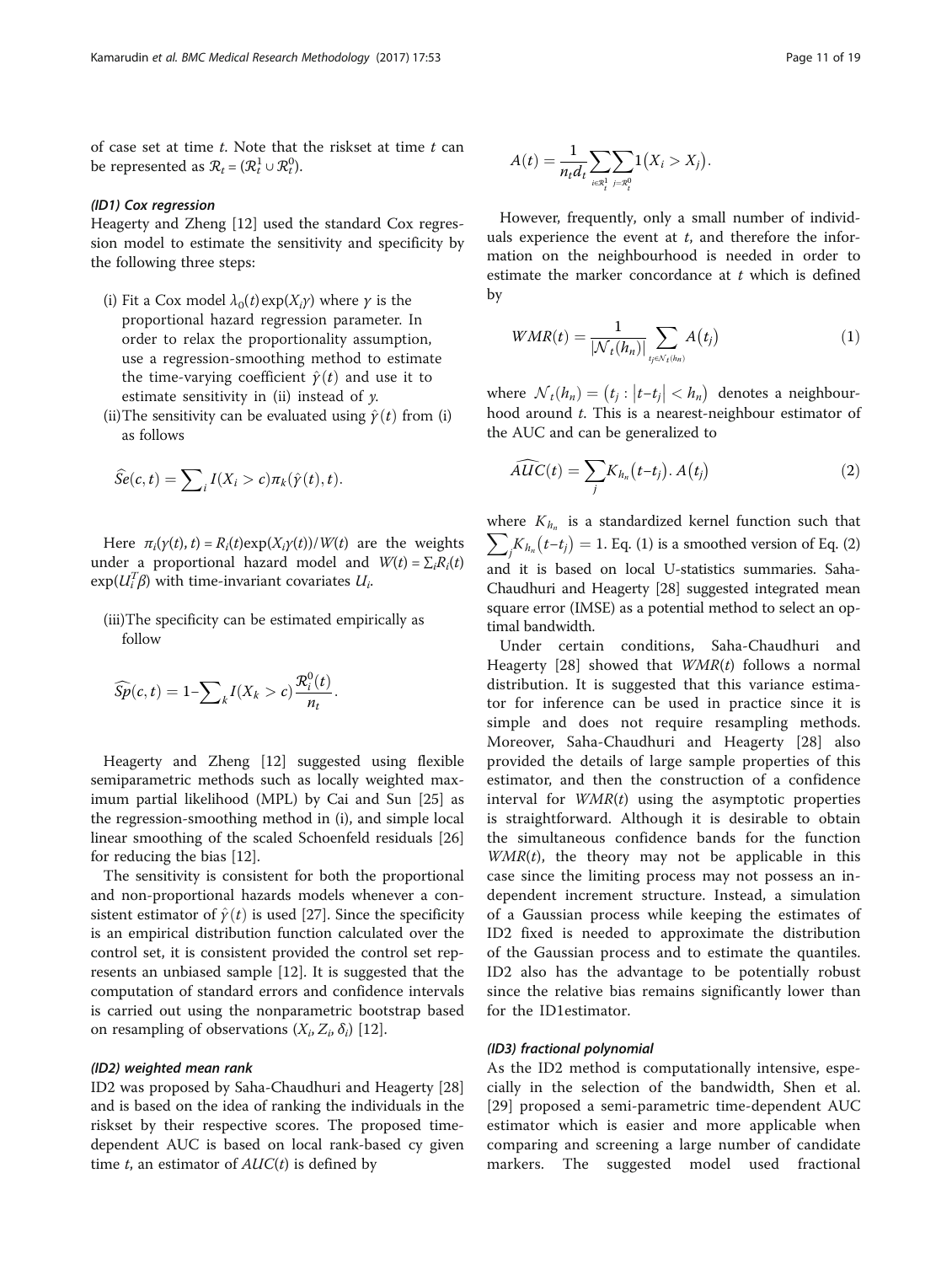polynomials [\[30](#page-18-0)], the parameters of which are estimated by using a pseudo partial-likelihood function.

Denote  $\eta$ (.) as the link function, e.g. the logistic function.  $AUC(t)$  is modelled directly as a parametric function of time  $t$  using fractional polynomials of  $G$  degree:

$$
\eta(AUC(t)) = \sum_{g=0}^{G} \beta_g t^{(p_g)} \tag{3}
$$

where for  $g = 1, ..., G$ , and

$$
t^{(p_g)} = \begin{cases} t^{p_g} & \text{if } p_g \neq 0 \\ \ln(t) & \text{if } p_g = 0 \end{cases}
$$

 $p_1 \leq \ldots \leq p_g$  are real-valued powers, and  $\beta_0$ , ...,  $\beta_g$  are unknown regression parameters. The choice of powers is from the set  $(-2, -1, -1/2, 0, \frac{1}{2}, 1, 2)$  as suggested by Royston and Altman [\[30\]](#page-18-0). Unlike the conventional polynomial, the fractional polynomial is flexible and can mimic many function shapes in practice [[30\]](#page-18-0). In order to construct the pseudo partial-likelihood, consider two types of events on each riskset  $R(t_k)$  derived from the observed data which are defined by

$$
e_1(X_i, X_j, Z_i, Z_j) = \{X_i > X_j | Z_i = t_k, \delta_i = 1, j \in R(t_k)\}
$$
  

$$
e_2(X_i, X_j, Z_i, Z_j) = \{X_i \le X_j | Z_i = t_k, \delta_i = 1, j \in R(t_k)\}
$$

where event  $e_1(X_i, X_j, Z_i, Z_j)$  and  $e_2(X_i, X_j, Z_i, Z_j)$  are respectively called a concordant and a discordant events as  $e_1(X_i, X_i, Z_i, Z_i)$  occurs if individual *j* has smaller marker value than individual *i*, and  $e_2(X_i, X_i, Z_i, Z_j)$  occurs if individual j has greater marker value than individual i, given that individual  $j$  has longer survival. For each event time  $t_k$ , the counts of the two types of events are given by

$$
n_1(t) = \sum_j I\{j : X_i > X | jZ_i = t_k, \delta_i = 1, j \in R(t_k)\}
$$
  

$$
n_2(t) = \sum_j I\{j : X_i \le X_j | Z_i = t_k, \delta_i = 1, j \in R(t_k)\}.
$$

Note that at each time point  $t_k$ , conditional on riskset  $R(t_k)$ , the count  $n_1(t_k)$  follows a distribution with probability equal to  $AUC(t_k)$ . The pseudo partial-likelihood is constructed by multiplying all probabilities of observing concordant and discordant counts over all of the risksets from the observed event times as below

$$
L(\beta)\alpha\prod_{k=1}^K AUC(t_k;\beta)^{n_1(t_k)}\left\{1 - AUC(t_k;\beta)\right\}^{n_2(t_k)}.
$$

Maximizing this pseudo partial-likelihood yields parameter estimates  $\hat{\beta}.$  Then the time-dependent AUC estimate is obtained from Eq. (3) as a smooth function of time t and  $\beta$ . In practice, the integrated AUC is always of interest for the I/D definition and it can be defined by  $\int\limits_0^{\infty}\omega(t;\tau)AUC\Big(t;\hat{\beta}\Big)dt$  . When the weight function  $\omega(t; \tau)$  is invariant to time, the integrated AUC can be viewed as the global average of the AUC curve [[29\]](#page-18-0). One major advantage of this estimator compared to ID2 is that the proposed method estimates the entire curve as a function of t and β while ID2 just uses a point-wise approach to estimate AUC. Further, this method is understandable and it is easier to make inference since it is a "regression-type" method, with covariates being functions of time. In estimating the integrated AUC, the ID3 method is more convenient since it uses an analytical expression while ID2 computation is more complex since the kernel-based estimation procedure has to be repeated N times, and also the selection of bandwidths has to be considered. However, Saha-Chaudhuri and Heagerty [[28](#page-18-0)] decreased the computational burden by calculating the integrated AUC as an average of  $AUC(t)$  at 10 time points, which can lead to approximation errors.

#### Incident sensitivity and static specificity (I/S)

There is only one estimation method proposed under the I/S definition found from the methodological review and one extended method which are discussed below.

#### (IS1) Marginal regression modelling approach

Cai et al. [\[6\]](#page-17-0) proposed an estimation approach using marginal regression modelling which was first proposed by Leisenring et al. [[31\]](#page-18-0) that accommodates censoring. Let the data for analysis be given by  $((Y_{ik}, \mathbf{U}_i, Z_i, \delta_i, s_{ik}), i)$ = 1, ...,  $n; k = 1, ..., K_i$ , where  $U_i$  denote the vector of covariates associated with  $Y_{ik}$  and let  $T_{ik}$  be the time lag between the measurement time and the event time, i.e.  $T_{ik} = T_i - s_{ik}$  Cai et al. [\[6](#page-17-0)] modelled the marginal probability associated with  $(Y_{ik}, T_{ik}, U_i)$  and the sensitivity and specificity are defined by marginal probability models,

$$
Se(t, s_{ik}, \boldsymbol{U}_{i,C}) = P(Y_{ik} > c | T_{ik} = t, \boldsymbol{U}_{i,Sik})
$$
  
\n
$$
= g_D\{\eta \alpha_0(t, s_{ik}) + \beta'_0 \boldsymbol{U}_i + h_0(c)\}
$$
  
\n
$$
Sp(t^*, s_{ik}, \boldsymbol{U}_{i,C}) = P(Y_{ik} \le c | T_{ik} > t^*, \boldsymbol{U}_{i,Sik})
$$
  
\n
$$
= 1 - g_D^{\mathsf{T}}\{\xi \alpha_0(s_{ik}) + \boldsymbol{b}'_0 \boldsymbol{U}_i + c_0(c)\}
$$

where  $g_D$  and  $g_{\overline{D}}$  are specified inverse link functions,  $h_0$  and  $c_0$  are baseline functions of the threshold c that are completely unspecified. These nonparametric baseline functions of c represent the shape and location of the sensitivity and specificity functions while the parameters  $\beta_0$  and  $\mathbf{b}_0$  quantify the covariate effects on them and  $\eta \alpha_0$  and  $\xi \alpha_0$  are the time effects. The dependence on time for sensitivity is through the parametric functions  $\eta \alpha_0(t,s) = \alpha'_0 \eta(t,s)$  and  $\xi \alpha_0(s_{ik}) = \alpha'_0 \xi(s)$ where  $\eta$  and  $\xi$  are vectors of polynomial or spline basis functions.

Let  $\Psi_0 = (H_0(.) = [h_0(.), c_0(.)]'$ ,  $\theta_0 = [\alpha'_0, \beta'_0, \alpha'_0, b'_0])$  denote all unknown parameters. Cai et al. [[6\]](#page-17-0) considered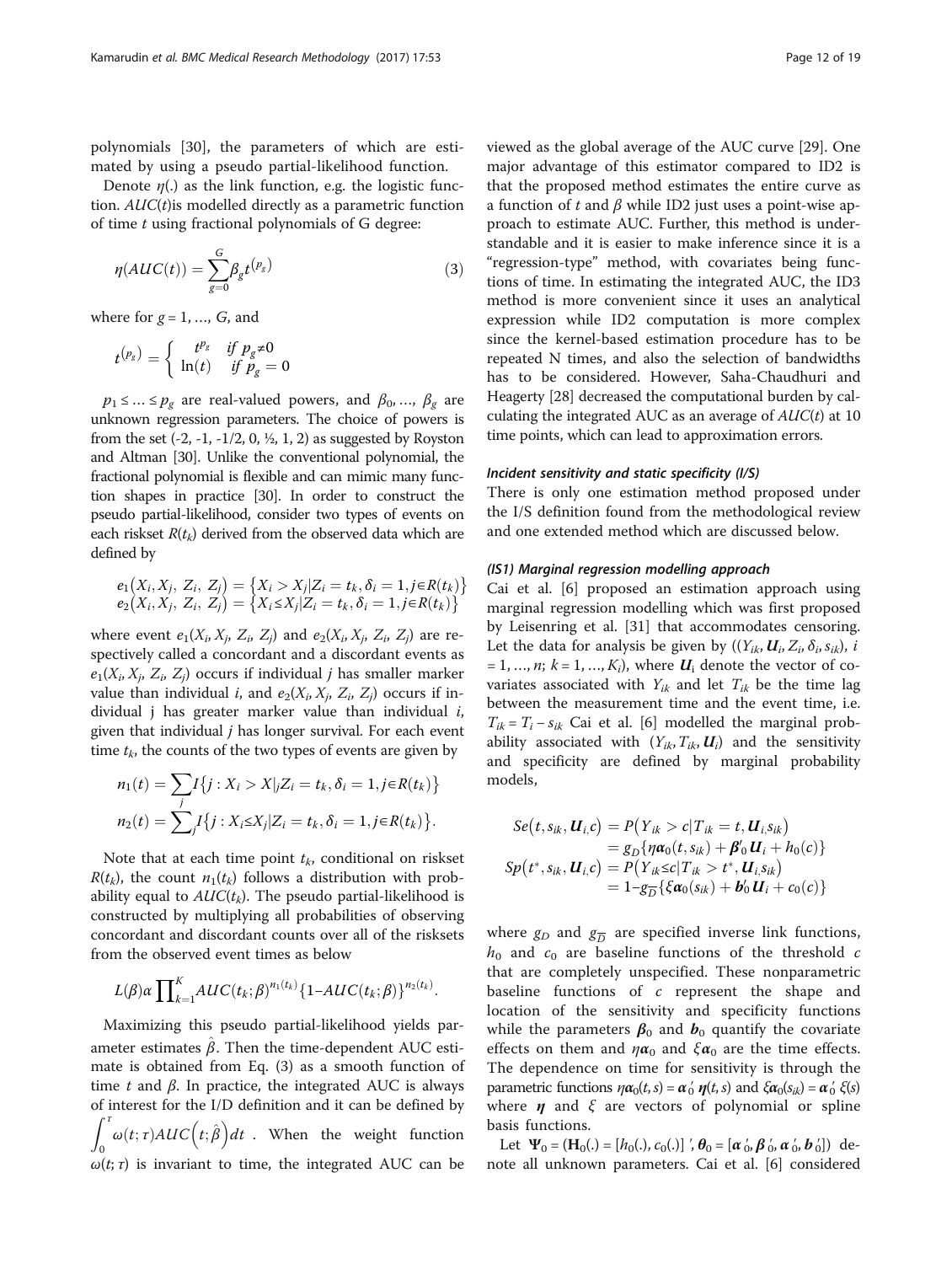<span id="page-12-0"></span>the marginal binomial likelihood function based on the binary variable  $I(Y_{ik} \ge c)$  and it is defined by

$$
{\prod}_{i=1}^n{\prod}_{k=1}^K\{p_{ik}(\mathbf{y};\boldsymbol{\Psi})\}^{I(Y_{ik}\geq c)}\{\boldsymbol{1}{-}p_{ik}(\mathbf{y};\boldsymbol{\Psi})\}^{I(Y_{ik}
$$

and the corresponding score equation is solved to estimate the nonparametric baseline functions,  $H_0(c)$ . Further,  $\theta_0$  is estimated by solving the integration of the corresponding score equation. Cai et al. [[6\]](#page-17-0) also proposed an approach that ignores censored observations.

Simulation studies [[6\]](#page-17-0) showed that the above method provides reasonably unbiased estimates of model parameters of sensitivity and specificity. The approach which includes the censored observations is always more precise than the one that excludes the censored observations.

#### (IS2) extended Cox regression

The main difference between I/D and I/S definitions is related to the controls. The controls in I/D are changing based on the target time whereas in I/S, controls are static survivors beyond a fixed time. This difference has motivated us to extend the Cox Regression method (ID1) to incorporate a longitudinally repeated marker using the I/S definition. A marker value at a particular visit time s is considered. Thus, we have changed the definition of the riskset as those individuals beyond target time by including those beyond a fixed follow-up. However, as I/S is not based on classification of the riskset at time  $t$  like I/D, this extended method cannot be said as a natural companion to hazard models. We have also extended the current software of ID1 (see Section for Software below) by redefining the riskset according to the I/S definition. The extended software can also be used with the baseline value of the marker.

#### Additional methods for longitudinal outcomes

Three estimation methods have been proposed for a longitudinal marker in addition to those described above under I/S definition, although some do not incorporate censoring. These estimation methods are discussed below. An extension of the C/D definition for a longitudinally repeated marker is suggested as a fourth method.

Specific notation: Let  $n = n_D + n_{\overline{D}}$  denote the total number of individuals which is the summation of the where  $n_D$  is the total number of cases and  $n_{\overline{D}}$  is the total number of controls. Let  $\boldsymbol{U}_{ik}^T = vec(T_i, s_{ik}) = \boldsymbol{U}_D$ denote the vector of covariates associated with  $U_{ik}$ . The total number of longitudinally repeated marker The total number of longitudinally repeated marker<br>values for cases is  $N_D = \sum_i^{n_D} K_i$ . The time prior to an event is defined as the time lag between the measurement time and the event time:  $T_{ik} = T_i - s_{ik}$  as

above. Similarly for controls, let  $Y_{il}$  be the biomarker value obtained from individual  $j$  at the  $l^{th}$  visit time  $s_{jl}$  with  $j = n_D + 1, ..., n_D + n_{\overline{D}}$  and  $l = 1, ..., L_j$ . Let  $U_{jl}^T$  with  $J = n_D + 1, ..., n_D + n_{\overline{D}}$  and  $l = 1, ..., L_j$ . Let<br>  $U_{jl}^T = vec(s_{jl}) = U_{\overline{D}}$  denote the vector of covariates associated with  $Y_{il}$ . The total number of longitudinally associated with  $Y_{jl}$ . The total number of longitudinally<br>repeated marker values for controls is  $N_{\overline{D}} = \sum_{j}^{n_{\overline{D}}} L_j$ . Thus, the total number longitudinally repeated marker values in study is  $N = N_D + N_{\overline{D}}$ .

#### (AD1) Linear mixed-effect regression model

Etzioni et al. [\[32](#page-18-0)] proposed the use of a linear randomeffect regression model of serial marker measurements as a function of time prior to event, which was originally proposed by Tosteson and Begg [[33\]](#page-18-0) by using ordinal regression models in order to estimate the time-dependent ROC curve statistics. This approach involves modelling the marker values and uses the model parameter estimates to induce an ROC curve at a particular time. The ROC is defined by

$$
ROC(t,p) = S_D \Big[a_0(t) + a_1(t)S_D^{-1}(p)\Big]
$$
 (4)

where  $t$  is the time prior to event,  $p$  is the false positive rate,  $Sp$  is one minus the cumulative distribution function for cases and  $s_{\overline{D}}$  is one minus the cumulative distribution function for controls. Suppose cases and controls are from the same location-scale family  $S_{\mu D}$  and  $S_D$  are the mean and standard deviation of  $Y_{ik}$  and  $\mu_{\overline{D}}$  and  $s_{\overline{D}}$ are the mean and standard deviation of  $Y_{jl}$ . Then  $\alpha_0(t)$ and  $\alpha_1(t)$  are defined by

$$
a_0(t) = \frac{\mu_{\overline{D}} - \mu_D}{s_D}
$$
  

$$
a_1(t) = \frac{s_{\overline{D}}}{s_D}.
$$

To estimate  $\alpha_0(t)$  and  $\alpha_1(t)$ , Zheng and Heagerty [[9](#page-17-0)] fitted the following linear mixed effect models for cases and controls:

Case: 
$$
Y_{ik} = b_{0i} + b_{1i}s_{ik} + \beta_0 + \beta_1 s_{ik} + \beta_2 T_{ik}
$$
  
  $+ \beta_3 s_{ik} T_{ik} + \varepsilon_{ik}$  (5)

$$
Control: Y_{jl} = b_{0j} + b_{1j}s_{jl} + \beta_0 + \beta_1 s_{jl} + \varepsilon_{jl}
$$
 (6)

Where  $\varepsilon_{ik} \sim N(0, \sigma_D^2)$  and  $(\beta_0, \beta_1, \beta_2, \beta_3) \sim N[(\beta_0^D, \beta_1^D, \beta_2^D, \beta_3^D)]$  $\beta_3^D$ ,  $V^D$ ] for cases and  $\varepsilon_{jl} \sim N\left(0, \sigma_{\overline{D}}^2\right)$  and  $\left(\beta_0, \beta_1\right) \sim N$  $\left(\beta_0^{\overline{D}},\beta_1^{\overline{D}}\right)$ ,  $\left|V^{\overline{D}}\right|$  for controls.  $V^{\overline{D}}$  and  $\left|V^{\overline{D}}\right|$  are variancecovariance matrices for cases and controls respectively. Of note, only Eq. (5) includes the time prior to event  $(T_{ik})$  but not Eq. (6) since controls are those individuals who do not experience the event. Parameter estimates from Eqs. (5) and (6) are used to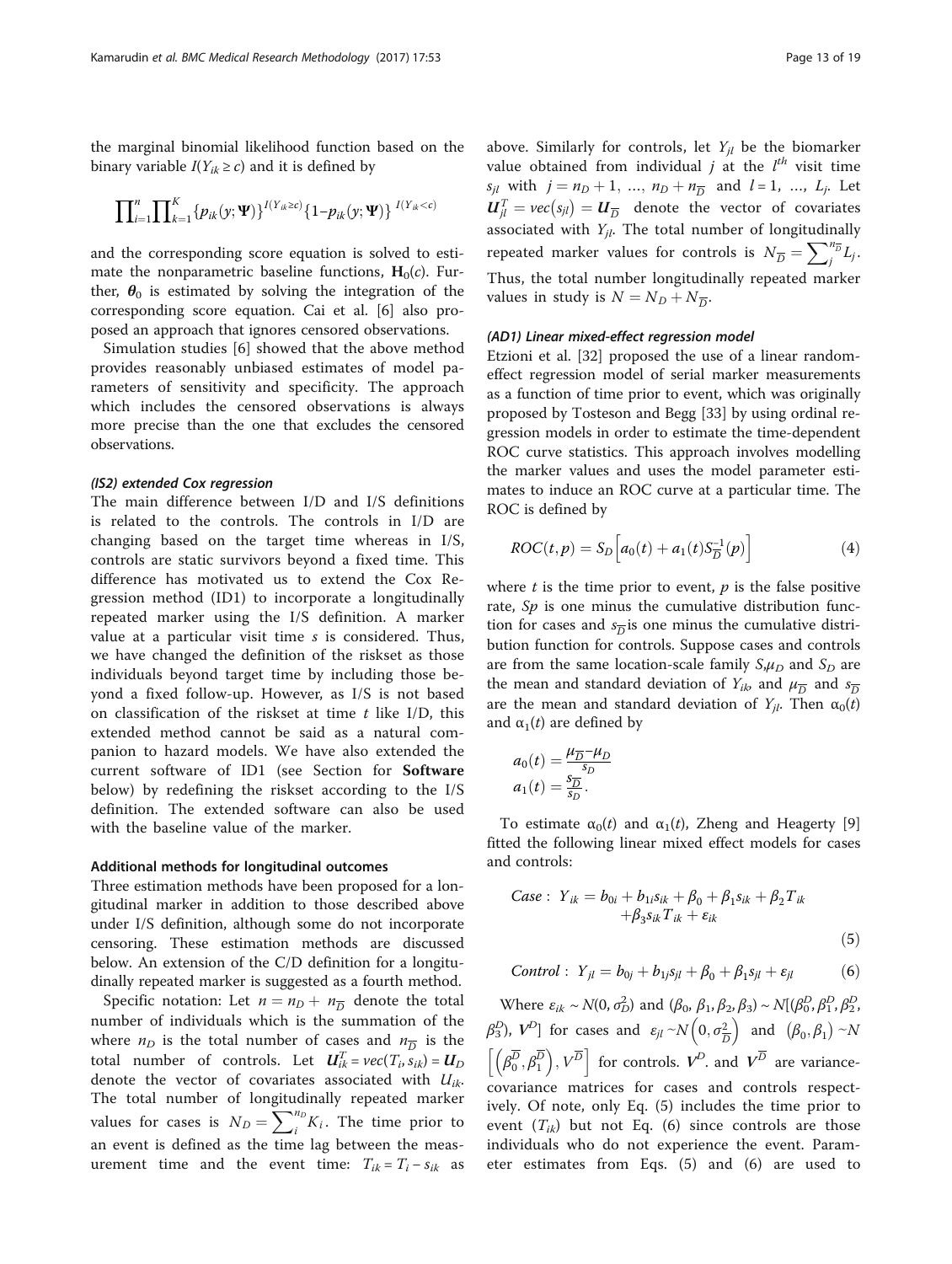induce the ROC estimates in Eq. [\(4](#page-12-0)) using estimated  $\alpha_0(t)$  and  $\alpha_1(t)$ . For a given s and t,  $\mu_D$ ,  $\mu_{\overline{D}}$ ,  $s_D$  and  $s_{\overline{D}}$ are estimated by

$$
\hat{\mu}_D = \mathbf{U}_D \boldsymbol{\beta}^D, \hat{\mu}_{\overline{D}} = \mathbf{U}_{\overline{D}} \boldsymbol{\beta}^{\overline{D}}, \hat{s}_D = \sqrt{\sigma_D^2 + \mathbf{U}_D V^D \mathbf{U}_D^T}
$$
\n
$$
\text{and } \hat{s}_{\overline{D}} = \sqrt{\sigma_D^2 + \mathbf{U}_{\overline{D}} V^{\overline{D}} \mathbf{U}_{\overline{D}}^T}
$$
\n
$$
\text{where } \mathbf{U}_D = \begin{bmatrix} 1 & s & t & st \end{bmatrix}, \boldsymbol{\beta}^D = \begin{bmatrix} \hat{\boldsymbol{\beta}}_0 & \hat{\boldsymbol{\beta}}_1 & \hat{\boldsymbol{\beta}}_2 & \hat{\boldsymbol{\beta}}_3 \end{bmatrix}^T
$$
\n
$$
\text{and } \boldsymbol{\beta}^{\overline{D}} = \begin{bmatrix} \hat{\boldsymbol{\beta}}_0 & \hat{\boldsymbol{\beta}}_1 \end{bmatrix}^T.
$$

#### (AD2) Model of ROC as a function of time prior to disease

Pepe [\[34](#page-18-0)] proposed the use of a regression model for the ROC curve itself, and similarly Etzioni et al. [\[32](#page-18-0)] proposed using a ROC model directly as a function of time prior to event. The model is defined by

$$
ROC(t,p) = \Phi[y_0 + \gamma_1 \Phi^{-1}(p) + \alpha t]
$$

where  $p$  is the false positive rate,  $\Phi$  is one minus the normal cumulative distribution function. At each time t, it is assumed that the ROC is of the binormal form as in Eq. ([4\)](#page-12-0) and the ROC curves at different  $t$  are related through a linear effect on the intercept. In terms of (4),  $a_0(t) = y_0 + \alpha t$  and  $a_1(t) = y_1$ . The parameters  $y_0, y_1$  and  $\alpha$ can be estimated by the following steps

- (i) Construct a dataset of  $\{(Y_{ik}, Y_{il}), D = I(Y_{ik} \ge Y_{il})\}$
- (ii)Calculate the quantile  $p$  in the control population (control observations in each pair as defined in step 1 above). It can be estimated by the empirical cumulative distribution function in the control sample.
- (iii)The indicator  $I(.)$  in step 1 is estimated conditional on  $p$  in step 2. Thus, the  $ROC(p)$  is estimated by fitting a generalized linear model to data  $I(.)$ , where the family is binomial, the link is probit and the covariates are  $\Phi^{-1}(p)$  and  $T_{ik}$ .

There are a few advantages of this method compared to the first method in which the range of setting of this method is much broader [[34](#page-18-0)]; the range of models that allowed for the ROC curve is broader; the model can include the interactions between  $p$  and U; the distributions of the test result in cases and controls do not need to be derived from the same family. Indeed, no assumptions are made regarding the distribution of marker for controls but only on the relationship between cases and controls which made through the ROC curve model.

#### (AD3) Semi-parametric regression quantile estimation

Zheng and Heagerty [[9\]](#page-17-0) proposed a semi-parametric regression quantile approach which is an extension to the parametric approach of Heagerty and Pepe [[35\]](#page-18-0) to

construct time-dependent ROC curves. The definition of the ROC curve at time  $t$  has the same form as Eq.  $(4)$  $(4)$ but since in [\[9](#page-17-0)], the positive test is defined as a marker value less than c, thus true positive is defined in terms of the cumulative distribution function instead of the survival function. The ROC curve at time  $t$  is estimated by the conditional empirical quantile function of  $Y_{ik}|U_{ik}$ , as from a location-scale family and defined as follow:

$$
ROC(t,p) = F[a_0(t) + a_1(t)G^{-1}(p)]
$$

where *F* and *G* are the baseline distribution functions of case and control models as follow

Case: 
$$
Y_{ik} = \mu_D(\boldsymbol{U}_{ik}) + \sigma_D(\boldsymbol{U}_{ik})\epsilon_D(\boldsymbol{U}_{ik})
$$
  
Control:  $Y_{jl} = \mu_{\overline{D}}(\boldsymbol{U}_{jl}) + \sigma_{\overline{D}}(\boldsymbol{U}_{jl})\epsilon_{\overline{D}}(\boldsymbol{U}_{jl})$ 

where  $\mu_D \sigma_D$ ,  $\mu_{\overline{D}}$  and  $\sigma_{\overline{D}}$  are the location and scale functions. Instead of using a quasi-likelihood method to estimate  $\mu_D \sigma_D$ ,  $\mu_{\overline{D}}$  and  $\sigma_{\overline{D}}$  [[35](#page-18-0)], Zheng and Heagerty [\[9](#page-17-0)] used regression splines. In order to estimate the conditional baseline distribution function  $F$  and  $G$ , Zheng and Heagerty [[9\]](#page-17-0) proposed using an empirical distribution function of the standardized residuals if the baseline functions are independent of covariates, and to consider the symmetrized nearest neighbour (SNN) estimator [[36\]](#page-18-0) if the baseline functions are smooth functions of covariates. Thus, this semi-parametric estimation method gives greater flexibility than the parametric method [[32](#page-18-0)] by allowing separate model choices for each of the key distributional aspects.

# (AD4) Cumulative/Dynamic definition extending for a longitudinal marker

Zheng and Heagerty [[14](#page-18-0)] proposed a generalization of CD1 by Heagerty et al. [\[1](#page-17-0)] for longitudinal marker measurements. The key idea was the same as for the IS2 method in which the most recent marker is used to discriminate between cases prior to time  $t$  from controls after time t. Contrasted with CD1, it is no longer just the baseline marker or prognostic information that will be used but the updated information. The proposed sensitivity and specificity take the same form of CD1. In order to estimate the distribution function  $F_Y(c)$ (see CD1), Zheng and Heagerty [\[14](#page-18-0)] used the semiparametric regression quantile method for longitudinal data [[35\]](#page-18-0). For the bivariate survival function,  $S(c, t)$ , and the marginal survival function,  $S(t)$ , Zheng and Heagerty [[14\]](#page-18-0) used a partly conditional hazard model as proposed by Zheng and Heagerty [[37\]](#page-18-0).

Motivated by the above methodology, we have extended CD2 to incorporate the most recent marker value instead of baseline marker value. CD2 is chosen rather than CD1 because CD1 produces non-monotone sensitivity or specificity. The sensitivity and specificity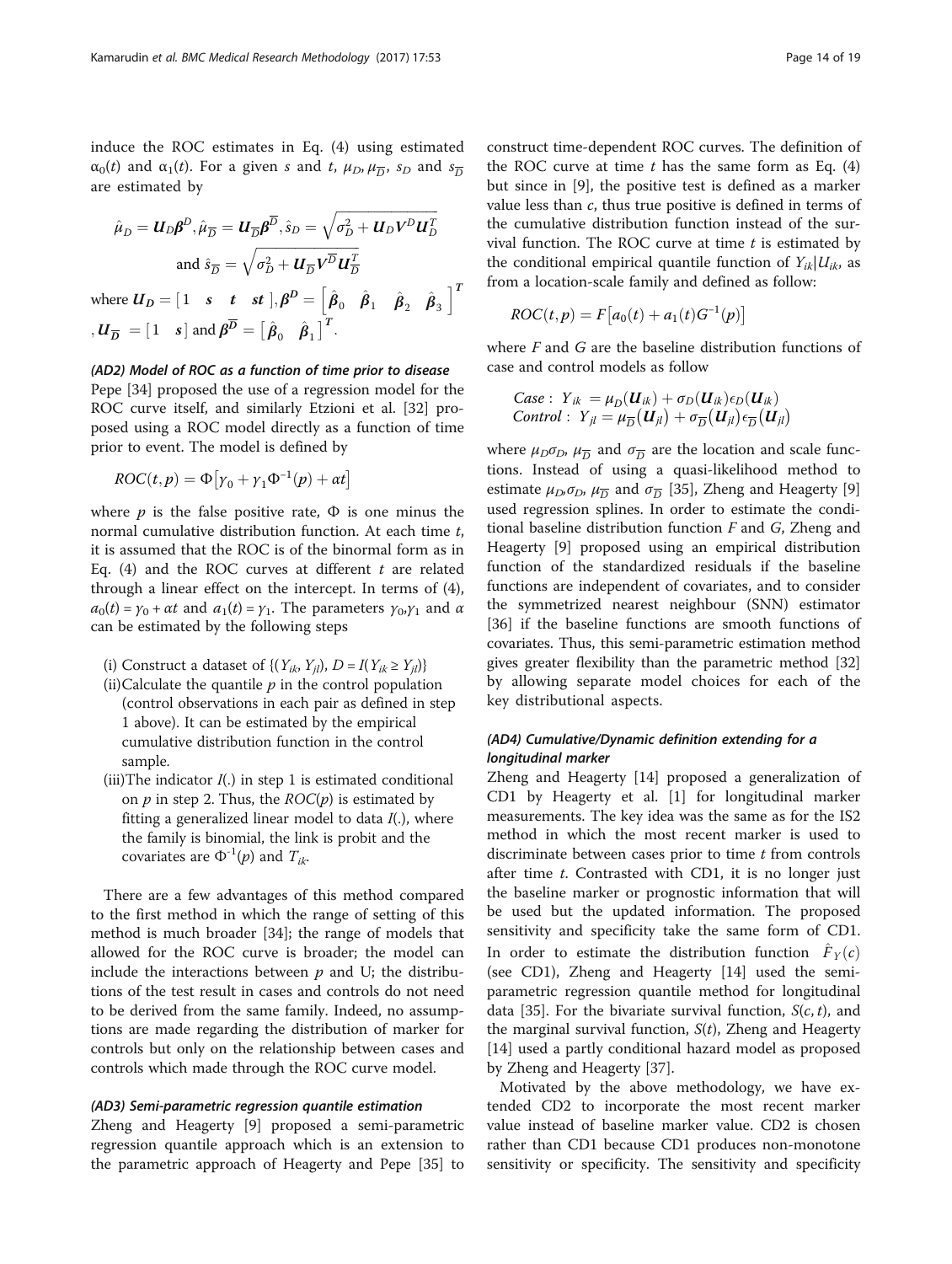are defined the same as CD2. This extended CD2 (denoted as ECD2) is assumed to have all the advantages of CD2 with an extra advantage of using the most recent marker value which is more reliable in depicting current status of an individual.

# Software

The current software for computing the time-dependent ROC curves are available as R packages. These are briefly described below.

# survivalROC

The survivalROC [\[38](#page-18-0)] package estimates CD1and CD2. The R documentation includes worked examples using the built-in dataset called mayo (Primary Biliary Cirrhosis (PBC) dataset from Mayo Clinic). The estimators can be chosen by the type of method "KM" or "NNE" in the function syntax.

#### survAUC

The package [\[39](#page-18-0)] provides a variety of functions to estimate time-dependent true/false positive rates and AUC for censored data. The AUC.cd can be used to calculate CD4 and it is restricted to Cox regression. The estimates obtained from this function are valid as long as the Cox model is specified correctly. The values returned by this function are AUC, integrated AUC and times at which the AUC are evaluated.

#### timeROC

The package [[40\]](#page-18-0) provides the functions to compute confidence intervals of AUC and tests for comparing AUC of two markers measured on the same individuals. Both CD5 and CD6 estimators can be computed by this package. It is also capable of allowing for competing risks event times.

#### survival, timereg and prodlim

The Basehaz function in the "survival" package [\[41](#page-18-0)] in R is used to obtain the VL Cox estimates which uses the baseline hazard under a Cox model. The Aalen function in the "timereg" package [[42\]](#page-18-0) can be used to estimate the conditional absolute risk under VL Aalen; it returns estimated coefficients  $\beta_0$  and  $\beta_1$ . The VL KM estimator can be computed using the "prodlim" package [[43\]](#page-18-0). For the selection of the smoothing parameter  $l_n$ , a direct plug-in method can be used by setting  $l_n$  to 0.25  $n^{-1/5}$ .

#### risksetROC

This risksetROC package [\[44](#page-18-0)] estimates the timedependent ROC curves under I/D definition and produces accuracy measures for censored data under proportional or non-proportional hazard assumption of ID1 estimator.

# Results

## Examples of applications

Among the three definitions for sensitivity and specificity, C/D has been the most commonly applied in clinical papers (69/308, 22%). The I/D definitions have been applied in 14 papers (4.6%) while none was found for the I/S definitions. The detail on the review strategy is presented as a CONSORT diagram (Additional file [1](#page-17-0): Fig. S1A) with a brief description of the process and the discussion about the remaining papers. Since the publication by Heagerty and Zheng [\[12](#page-18-0)] who introduced the three definitions, the number of clinical papers that used an I/D methodology has been increased (Additional file [1:](#page-17-0) Fig. S1B). Lung, breast and liver cancer are the most common areas for the application of C/D and I/D (Additional file [1:](#page-17-0) Fig. S1C). Some of the applications of C/D and I/D from cancer are described below.

Lu et al. [[45\]](#page-18-0) aimed to determine a robust prognostic marker for tumour recurrence as 30% of Stage I nonsmall cell lung cancer (NSCLC) patients will experience the tumour recurrence after therapy. They used timedependent ROC curve analysis to assess the predictive ability of gene expression signatures. The recurrencerelated genes were identified by performing a Cox proportional hazards analysis. A 51-gene expression signature was validated as highly predictive for recurrence in Stage I NSCLC with AUC values greater than 0.85 from baseline up to 100 months of followup. The highest AUC values have been seen after 60 months to 100 months of follow-up with  $AUC(t)$ = 0.90, implying the 51-gene expression signature is a better marker in discriminating between Stage 1 NSCLC patients who will experience tumour recurrence up to 60 months and patients who will not experience tumour recurrence beyond 60 months of follow-up. Lu et al. [\[45](#page-18-0)] concluded that this gene expression signature has important prognostic and therapeutic implications for the future management of these patients.

Tse et al. [[46](#page-18-0)] has developed a prognostic risk prediction model for silicosis among workers exposed to silica in China using a Cox regression analysis to screen the potential predictors. The score from this model was then developed as a unique score system which includes 6 covariates: age at entry, mean concentration of respirable silica, net years of dust explore, smoking illiteracy and number of jobs. This score system was regarded as accurate in discriminating the workers with silicosis and healthy workers up to 600 months of follow-up since the AUC values are more than 0.80. These AUC values seems to decrease from baseline  $AUC(t = 0) = 0.96$  to the end of followup  $AUC(t = 600) = 0.83$  which indicates the discrimination potential of baseline score is diminished across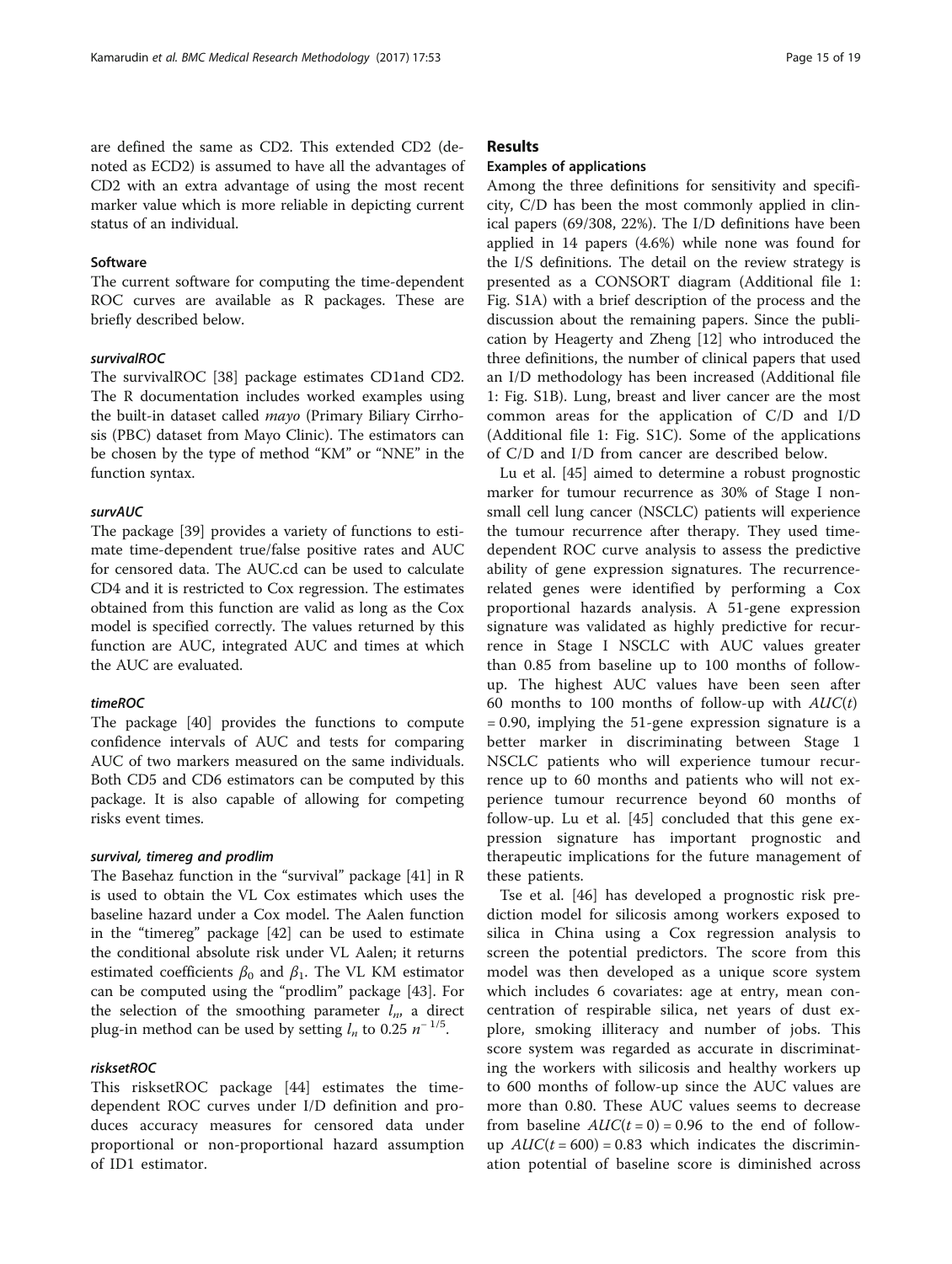study follow-up. This study provides scientific guidance to the clinicians to identify high-risk workers.

Yue et al. [[47\]](#page-18-0), [\[48](#page-18-0)] have used pre-treatment 18 F-FDG-PET/CT imaging and combinatorial biomarkers respectively to stratify the risk of TNBC (Triple-negative breast cancer) patients. TNBC is considered as a high risk disease and normally associated with poor survival. A stratification of prognosis of this disease can help in identifying the patients with good prognosis for less aggressive therapy. The event-time outcome of the studies was defined as the time to recurrence from TNBC disease. Time-dependent ROC curve was used to assess the prognostic value of the biomarkers, EFGR and CK5/6 at different cut-off points and the optimal cut-off was obtained based on the AUC values. The cut-off values were estimated by maximizing both sensitivity and specificity of the event-time outcome. The optimal values of 15% with  $AUC = 0.675$  and 50% with  $AUC = 0.611$  for EFGR and CK5/6 were found respectively. AUC values obtained were used as a basis of a decision rule. By using the optimal cut-off value, the patients were stratified into two different risk level groups which helps in selecting the appropriate treatment strategies for patients.

Desmedt et al. [\[49](#page-18-0)] have studied the performance of the gene expression index (GGI) in predicting relapses in postmenopausal women who were treated with tamoxifen (T) or letrozole (L) within the BIG 1-98 trial. The predictive ability of GGI was estimated using timedependent AUC and has been plotted as a function of time to characterize temporal changes in accuracy of the GGI marker. They have calculated  $AUC(t = 24) = 0.73$ which implies that 73% of the patients who relapse at  $24<sup>th</sup>$  month have greater GGI score than patients who relapse after  $24^{th}$  month. Further,  $AUC$  at = 27) was found to be the highest which indicates that the maximal discrimination occurs near the median follow-up time.

George et al. (2012) aimed to determine the predictive ability of lesions texture along with traditional features in order to detect the early tumour response. Texture features are important in detecting the progression of tumour among cancer patients, e.g. s (18)F-fluorodeoxyglucose (FDG) followed with positron emission tomography (PET) estimates. The event-time outcome was defined as the time to tumour progression, which is the distance between subspaces from baseline scan and follow-up scan. Time-dependent ROC curve is used to obtain the predictive ability of the weighted subspace-subspace distance from the baseline and the follow-up scan as a marker for predicting early tumour response. In a study of 15 patients who had metastatic colorectal cancer, the follow-up scan was taken at the first week after the first dose of the treatment. As a result, a concordance summary of 0.68 is found from the predictive model using weighted subspace-subspace distance metrics. This result helps as an added value in using textural information for therapy response evaluation.

#### Illustrative application

We have used sequential data from a randomized placebo-controlled trial of the drug D-penicillamine (DPCA) for the treatment of primary biliary cirrhosis (PBC) conducted at the Mayo Clinic between 1974 and 1984 [\[50](#page-18-0)] in order to illustrate the performance of the current methods in estimating the timedependent ROC curves. The event-time outcome of this study is the time to death due to PBC liver disease. The original clinical protocol for the study specified visits at 6 months, 1 year, and annually thereafter. We use a model score estimated from the Cox model containing five covariates: log(bilirubin), albumin, log(prothrombin time), edema and age as the marker [[12\]](#page-18-0).

Table [2](#page-16-0) shows the estimated AUC from several methods at Year 1, Year 5 and Year 10 based on the baseline value of the marker or the most recent value. All methods show a decreasing of AUCs as the prediction time is further from marker measurement time. This evidenced the hypothesis we had earlier that the discriminative power of the marker becomes weaker with increasing prediction time. The methods involving longitudinal marker measurements assume that the marker value which is closest to the prediction time is better in discriminating between the cases and controls. ECD2 (discussed in AD4) used the last value prior to each prediction time produces higher values of AUC than CD2 with baseline marker measurement. This is also true for IS2 which uses the last marker prior to each prediction time and has higher AUC values than the IS2 which uses baseline marker measurement. The methods involving a longitudinal marker are usually interpreted with respect to the time lag between the last visit time and the prediction time since each individual may have a different set of visit times. Thus, the AUC values are produced in a matrix when a longitudinal marker is referred and uses the last value prior to each prediction time in the estimation. As the time lag gets longer, the AUC decreases due to the same reason with the baseline value of a marker. The R software described previously was used to estimate these models.

The AD1 method used all available longitudinal marker values for prediction of time-dependent ROC curves. We fit the following models for case and controls: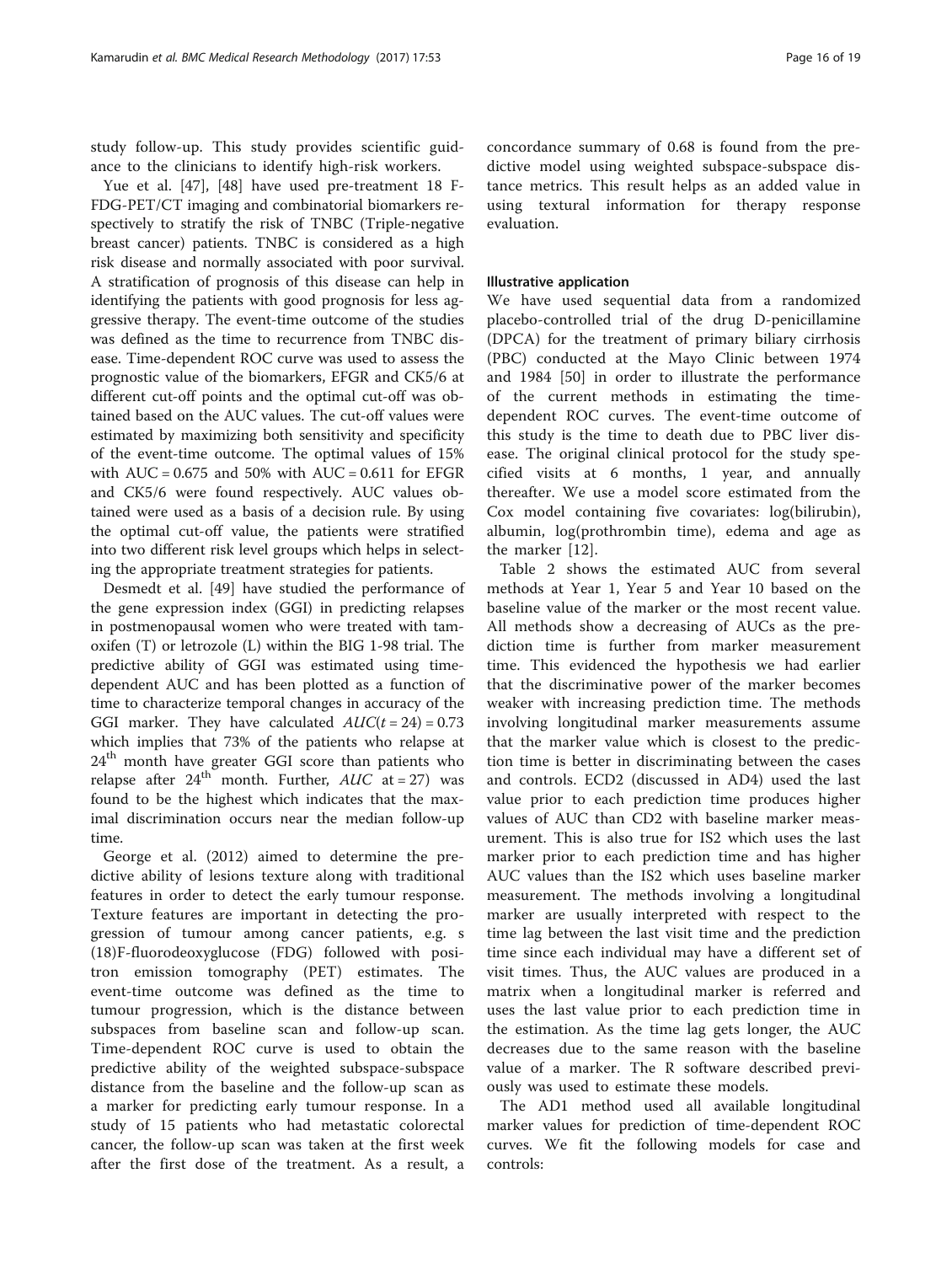<span id="page-16-0"></span>

| Table 2 Estimated time-dependent AUC for Year 1, Year 5 and Year 10 |  |
|---------------------------------------------------------------------|--|
|---------------------------------------------------------------------|--|

| Definitions | Marker time          | Method           | AUC (SD)     |              |               |
|-------------|----------------------|------------------|--------------|--------------|---------------|
|             |                      |                  | Year 1       | Year 5       | Year 10       |
| C/D         | $t = 0$              | Naïve            | 0.846(0.023) | 0.885(0.022) | 0.883(0.030)  |
|             |                      | CD1              | 0.922(0.041) | 0.921(0.021) | 0.878 (0.027) |
|             |                      | CD <sub>2</sub>  | 0.895(0.056) | 0.897(0.024) | 0.869(0.028)  |
|             |                      | CD <sub>3</sub>  | 0.922(0.042) | 0.917(0.020) | 0.898(0.031)  |
|             |                      | CD <sub>5</sub>  | 0.922(0.042) | 0.915(0.021) | 0.866 (0.028) |
|             |                      | CD <sub>6</sub>  | 0.922(0.038) | 0.915(0.020) | 0.870(0.030)  |
| C/D         | Last value prior to: | ECD <sub>2</sub> |              |              |               |
|             | Year 1               |                  | 0.926(0.039) | 0.918(0.019) | 0.871(0.027)  |
|             | Year 5               |                  |              | 0.911(0.019) | 0.910(0.021)  |
|             | Year 10              |                  |              |              | 0.899 (0.022) |
| I/D         | $t = 0$              | ID1              | 0.845(0.010) | 0.791(0.028) | 0.692(0.024)  |
|             |                      | ID3              | 0.893(0.048) | 0.757(0.041) | 0.716(0.143)  |
| 1/S         | $t = 0$              | IS <sub>2</sub>  | 0.939(0.025) | 0.836(0.028) | 0.698(0.034)  |
| 1/S         | Last value prior to: | IS <sub>2</sub>  |              |              |               |
|             | Year 1               |                  | 0.968(0.003) | 0.872(0.024) | 0.698(0.043)  |
|             | Year 5               |                  |              | 0.957(0.003) | 0.698(0.031)  |
|             | Year 10              |                  |              |              | 0.768(0.038)  |

Case :  $Y_{ik} = b_{0i} + b_{1i} V T_{ik} + \beta_0 + \beta_1 V T_{ik} + \beta_2 T B E_{ik}$ 

$$
+\beta_3 V T_{ik} T B E_{ik} + \varepsilon_{ik},
$$
  
Control :  $Y_{jl} = b_{0j} + b_{1j} V T_{jl} + \beta_0 + \beta_1 V T_{jl} + \varepsilon_{jl},$ 

where VT and TBE are longitudinal visit time and time before event respectively. The parameter estimates from the two above models are given in Table 3 below. Say we want to estimate the timedependent ROC curve at five years prior to death i.e.  $t = 5$  for the marker measured at visit time equal to ten years (*i.e.*  $s = 10$ ), the means and standard deviations for cases and controls are estimated by  $\hat{\mu}_D$  =  $U_D \beta^D$  = 0.373,  $\hat{\mu}_{\overline{D}}$  =  $U_{\overline{D}}$  $\beta^D = 0.492$  ,  $\hat{s}_D = \sqrt{\sigma_D^2 + \bm{U}_D \; V^D \; \bm{U}_D^T} = 1.207$  ,

Table 3 Parameter estimates for linear mixed effect model

|               |                                         | Case                                                                                                                            | Control                |
|---------------|-----------------------------------------|---------------------------------------------------------------------------------------------------------------------------------|------------------------|
| Fixed         | $\beta_0$ (SE)                          | $1.139(8.865 \times 10^{-2})$                                                                                                   | $-0.569(0.043)$        |
| <b>Fffect</b> |                                         | $\hat{\beta}_1$ (SE) -4.813 × 10 <sup>-4</sup> (4.419 × 10 <sup>-5</sup> ) 2.906 × 10 <sup>-4</sup> (2.502 × 10 <sup>-5</sup> ) |                        |
|               | $\hat{\beta}_2$ (SE)                    | $2.283 \times 10^{-4} (5.696 \times 10^{-5})$                                                                                   |                        |
|               |                                         | $\hat{\beta}_3$ (SE) -1.083 × 10 <sup>-7</sup> (1.605 × 10 <sup>-8</sup> )                                                      |                        |
| Random        | $\hat{\sigma}_{\scriptscriptstyle int}$ | 0.593                                                                                                                           | 0.550                  |
| Effect        | $\hat{\sigma}_{\mathrm{VT}}$            | $3.448 \times 10^{-4}$                                                                                                          | $2.615 \times 10^{-4}$ |
|               | $\hat{\rho}_{int,VT}$                   | $-0.378$                                                                                                                        | 0.209                  |
|               | $\hat{\sigma}_{Res}$                    | 0.293                                                                                                                           | 0.220                  |

where 
$$
V^{\overline{D}} = \begin{bmatrix} (0.593)^2 & -7.730 \times 10^{-5} \\ -7.730 \times 10^{-5} & (3.448 \times 10^{-4})^2 \end{bmatrix}
$$
 and

$$
\hat{s}_{\overline{D}} = \sqrt{\sigma_{\overline{D}}^2 + \mathbf{U}_{\overline{D}} V^{\overline{D}} \mathbf{U}_{\overline{D}}^{\overline{T}}} = 1.217 \text{ where } V^{\overline{D}}
$$
\n
$$
= \begin{bmatrix} (0.550)^2 & 3.004 \times 10^{-5} \\ 3.004 \times 10^{-5} & (2.615 \times 10^{-4})^2 \end{bmatrix}.
$$

The corresponding ROC curves are shown in Fig. [2](#page-17-0) for 0, 1, 3 and 5 years prior to death at visit time at 10 years (year 0 implies that the death is occurred at 10 years since enrolment to the study). Figure [2](#page-17-0) clearly shows that the discrimination is better when the marker is measured at times closer to death. The estimated AUC value for five years before death is about 0.5, hence it can be concluded that the marker is useless to be used for discrimination between cases and controls at five years before death.

# Discussion and conclusions

Although C/D is the most commonly being applied, if a researcher has a specific time point of interest in order to distinguish between individuals with an event and individuals without event at that time point, I/D or I/S is more appropriate. Since I/S requires a fixed follow-up to observe the clinical outcome of interest, it can be applied in long follow-up studies with longitudinally measured markers. C/D and I/D are usually used for a single biomarker value while I/S can include a longitudinal biomarker. As the disease status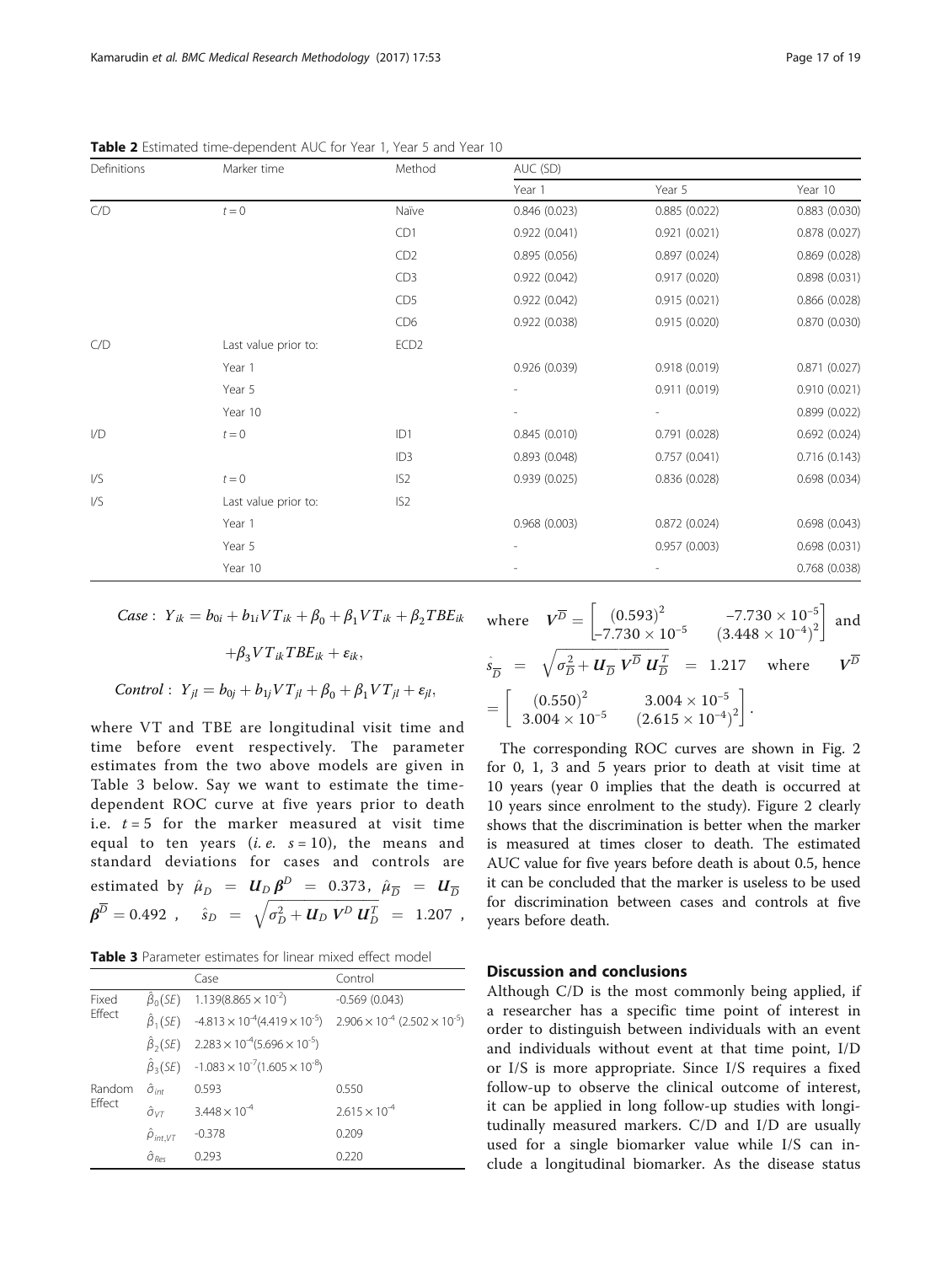<span id="page-17-0"></span>

of an individual may change during follow-up, the biomarker values may also change, and hence, the most recent marker value may be best related to the current disease status of an individual. Thus, usage of the most recent marker value prior to a target prediction time  $t$  is acceptable as we discussed using the extended methods.

The optimal cut-off is determined by choosing the highest AUC value in which describes the marker has the largest separation between cases and controls. In general, the cut-off (also called as threshold) is chosen based on the availability of the healthcare resources and the level of disease severity.

None of the methods discussed earlier used a complete history of longitudinal marker conditional on an eventtime. The approach of considering a more complete record of each individual when estimating the ROC summaries over time can be more appropriate. A joint modelling framework in an attempt to estimate the time-dependent ROC curve is recommended since it considers the association between longitudinal marker and the corresponding event-time processes. Further, it is also suggested to assume the event times to be parametrically distributed which is then be easier to estimate the survival function if a researcher is attempting to extend for measurement error.

# Additional file

[Additional file 1:](dx.doi.org/10.1186/s12874-017-0332-6) S1, Review strategy and additional results, the detail of the comprehensive review strategy with description of the process, additional results and references from the review. (DOCX 1615 kb)

# Abbreviations

18 F-FDG-PET/CT: Fluorine-18-fluorodeoxyglucose positron emission tomography/computed tomography; AIDS: Acquired immune deficiency syndrome; AUC: Area under ROC curve; C/D: Cumulative/Dynamic; CD4: T–lymphocyte cell bearing CD4 receptor; DPCA: Drug D-penicillamine; FDG: F-fluorodeoxyglucose; GGI: Gene expression index; HIV: Human immunodeficiency virus; I/D: Incident/Dynamic; I/S: Incident/Static; NSCLC: Non-Small Cell Lung cancer; OCT: Optical coherence tomography; PBC: Primary biliary cirrhosis; PET: Positron emission tomography; RNFL: Retinal nerve fiber layer; ROC: Receiver operating characteristic; TNBC: Triple-negative breast cancer

#### Acknowledgements

ANK is funded by Majlis Amanah Rakyat (MARA), Malaysian Government PhD studentship.

#### Funding

Not applicable

#### Availability of data and materials

The PBC dataset analysed during the current study is publically available from<http://www.mayo.edu/research/documents/pbcseqhtml/doc-10027141>

#### Authors' contributions

ANK performed the review and analysis of data, and prepared the manuscript for publication. RKD and TC jointly conceived the initial idea, and provided comments and assistance throughout the study on both the extracted data and drafts of the manuscript. All authors read and approved the final manuscript.

#### Competing interests

The authors declare that they have no competing interests.

#### Consent for publication

Not applicable

## Ethics approval and consent to participate

Not applicable

#### Publisher's Note

Springer Nature remains neutral with regard to jurisdictional claims in published maps and institutional affiliations.

# Received: 27 October 2016 Accepted: 28 March 2017

#### References

- 1. Heagerty PJ, Lumley T, Pepe MS. Time-dependent ROC curves for censored survival data and a diagnostic marker. Biometrics. 2000;56(2):337–44.
- 2. Hung H, Chiang CT. Estimation methods for time-dependent AUC models with survival data. Can J Stat Revue Can Stat. 2010;38(1):8–26.
- 3. Song X, Zhou XH, Ma S. Nonparametric receiver operating characteristicbased evaluation for survival outcomes. Stat Med. 2012;31(23):2660–75.
- 4. Chambless LE, Diao G. Estimation of time-dependent area under the ROC curve for long-term risk prediction. Stat Med. 2006;25(20):3474–86.
- 5. Lambert J, Chevret S. Summary measure of discrimination in survival models based on cumulative/dynamic time-dependent ROC curves. Stat Methods In Med Res. 2014;25(5):2088–102.
- 6. Cai T, Pepe MS, Lumley T, Zheng Y, Jenny NJ. The sensitivity and specificity of markers for event times. Biostatistics. 2006;7(2):182–97.
- 7. Kalbfleisch JD, Prentice RL. The statistical analysis of failure time data, vol. 360. New Jersey: Wiley; 2011. [https://books.google.co.uk/books?hl=en&lr=&id=](https://books.google.co.uk/books?hl=en&lr=&id=BR4Kqa1MIMC&oi=fnd&pg=PR7&dq=The+statistical+analysis+of+failure+time+data&ots=xCsg6MQU7_&sig=gf4iHW8SkymUSR4RSzNCZsbTGdY#v=onepage&q=The%20statistical%20analysis%20of%20failure) [BR4Kqa1MIMC&oi=fnd&pg=PR7&dq=The+statistical+analysis+of+failure+time](https://books.google.co.uk/books?hl=en&lr=&id=BR4Kqa1MIMC&oi=fnd&pg=PR7&dq=The+statistical+analysis+of+failure+time+data&ots=xCsg6MQU7_&sig=gf4iHW8SkymUSR4RSzNCZsbTGdY#v=onepage&q=The%20statistical%20analysis%20of%20failure) [+data&ots=xCsg6MQU7\\_&sig=gf4iHW8SkymUSR4RSzNCZsbTGdY#v=](https://books.google.co.uk/books?hl=en&lr=&id=BR4Kqa1MIMC&oi=fnd&pg=PR7&dq=The+statistical+analysis+of+failure+time+data&ots=xCsg6MQU7_&sig=gf4iHW8SkymUSR4RSzNCZsbTGdY#v=onepage&q=The%20statistical%20analysis%20of%20failure) [onepage&q=The%20statistical%20analysis%20of%20failure.](https://books.google.co.uk/books?hl=en&lr=&id=BR4Kqa1MIMC&oi=fnd&pg=PR7&dq=The+statistical+analysis+of+failure+time+data&ots=xCsg6MQU7_&sig=gf4iHW8SkymUSR4RSzNCZsbTGdY#v=onepage&q=The%20statistical%20analysis%20of%20failure)
- 8. Pepe MS. The statistical evaluation of medical tests for classification and prediction. USA: Oxford University Press; 2003.
- 9. Zheng Y, Heagerty PJ. Semiparametric estimation of time-dependent ROC curves for longitudinal marker data. Biostatistics. 2004;5(4):615–32.